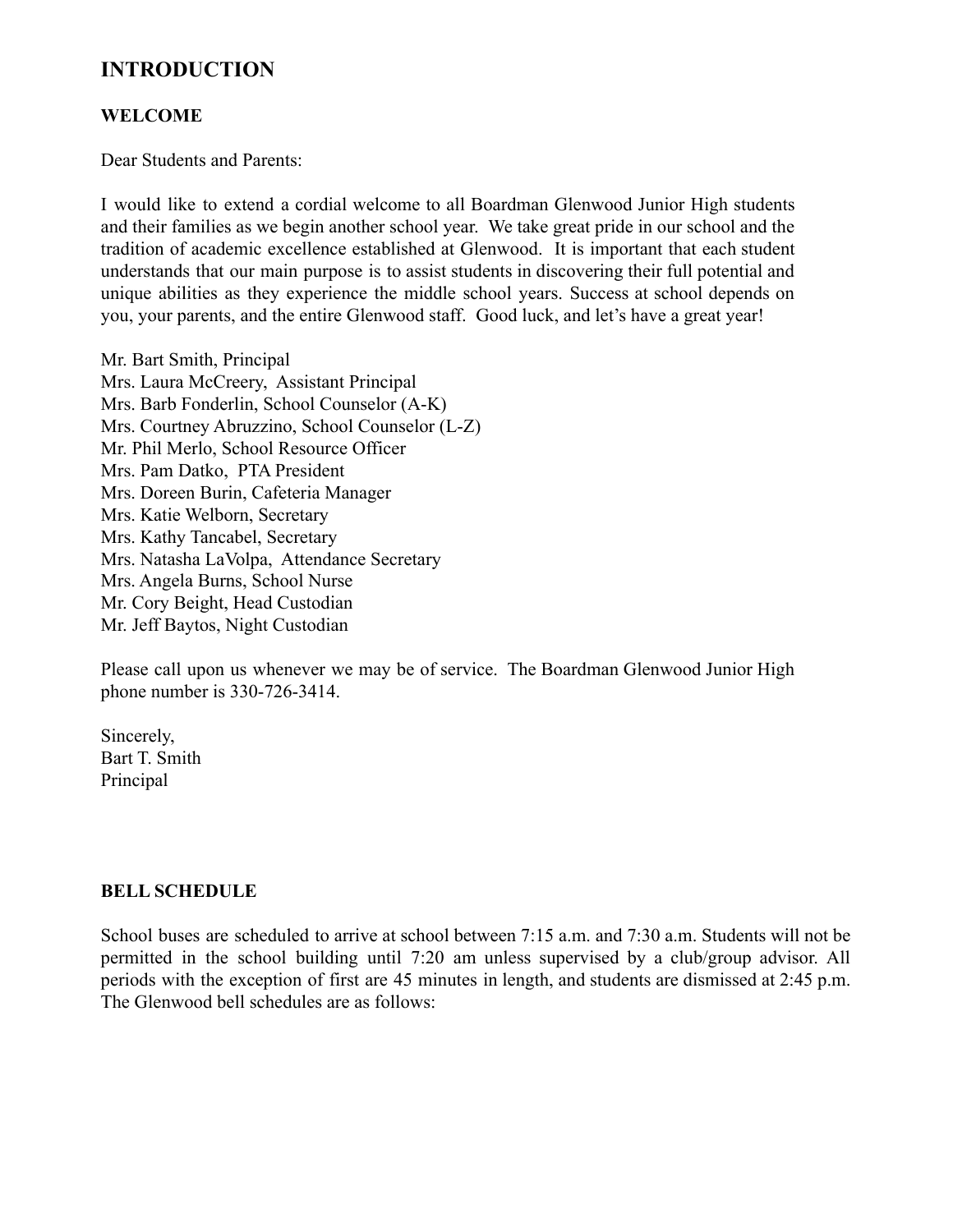### **7th GRADE BELL SCHEDULE**

|                                            | <b>A Lunch</b> |       | <b>B</b> Lunch  |  |  |
|--------------------------------------------|----------------|-------|-----------------|--|--|
| 1 <sub>st</sub>                            | $7:30 - 8:24$  | 1st   | $7:30 - 8:24$   |  |  |
| 2nd                                        | $8:28 - 9:13$  | 2nd   | $8:28 - 9:13$   |  |  |
| 3rd                                        | $9:17 - 10:02$ | 3rd   | $9:17 - 10:02$  |  |  |
| 4th                                        | 10:06-10:51    | 4th   | 10:06-10:51     |  |  |
| $5th-A$                                    | 10:55-11:25    | 5th   | $10:55 - 11:40$ |  |  |
| 6th                                        | 11:29-12:14    | 6th-B | 11:44-12:14     |  |  |
| 7th                                        | $12:18 - 1:03$ | 7th   | $12:18 - 1:03$  |  |  |
| 8th                                        | $1:07 - 1:52$  | 8th   | $1:07 - 1:52$   |  |  |
| 9th                                        | $1:56 - 2:41$  | 9th   | $1:56 - 2:41$   |  |  |
| A Lunch 10:55-11:25<br>B Lunch 11:44-12:14 |                |       |                 |  |  |

**NO 7th GRADERS SHOULD BE IN C LUNCH.**

# **8th GRADE BELL SCHEDULE**

|       | <b>B</b> Lunch  |                 | C Lunch         |  |
|-------|-----------------|-----------------|-----------------|--|
| 1st   | $7:30 - 8:28$   | 1 <sub>st</sub> | $7:30 - 8:28$   |  |
| 2nd   | $8:32 - 9:17$   | 2nd             | $8:32 - 9:17$   |  |
| 3rd   | $9:21-10:06$    | 3rd             | $9:21-10:06$    |  |
| 4th   | $10:10 - 10:55$ | 4th             | $10:10 - 10:55$ |  |
| 5th   | 10:59-11:44     | 5th             | $10:59 - 11:44$ |  |
| 6th-B | $11:48 - 12:18$ | 6th             | 11:48-12:33     |  |
| 7th   | $12:22 - 1:07$  | $7th-C$         | 12:37-1:07      |  |
| 8th   | $1:11 - 1:56$   | 8th             | $1:11 - 1:56$   |  |
| 9th   | $2:00 - 2:45$   | 9th             | $2:00 - 2:45$   |  |

B Lunch 11:48-12:18 C Lunch 12:37- 1:07 **NO 8th GRADERS SHOULD BE IN A LUNCH.**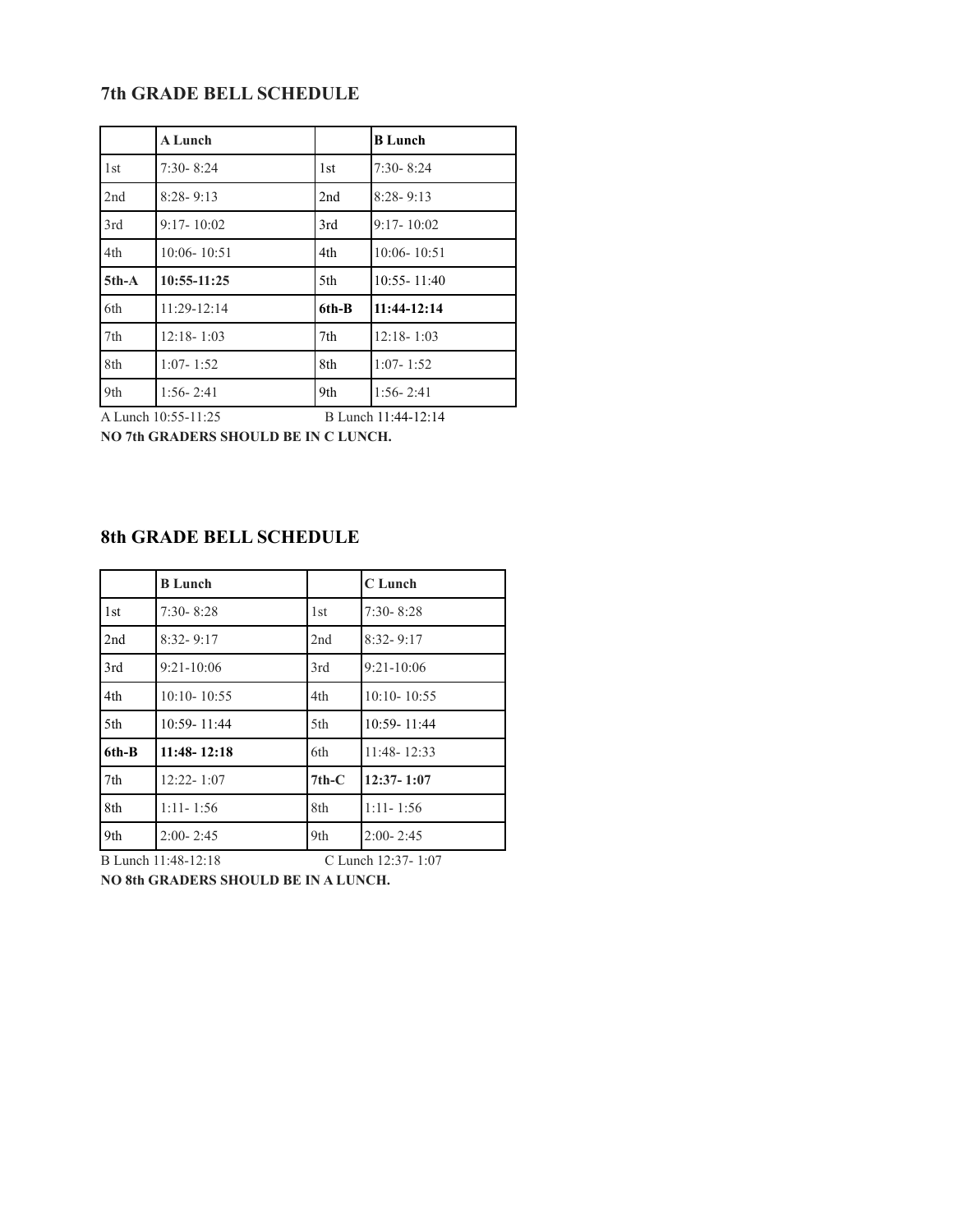### **TWO HOUR DELAY**

|         | A Lunch         |         | <b>B</b> Lunch  |       | C Lunch         |
|---------|-----------------|---------|-----------------|-------|-----------------|
| 1st     | $9:30 - 10:13$  | 1st     | $9:30 - 10:13$  | 1st   | $9:30 - 10:13$  |
| 2nd     | $10:17 - 10:47$ | 2nd     | $10:17 - 10:47$ | 2nd   | $10:17 - 10:47$ |
| 3rd     | $10:51 - 11:21$ | 3rd     | $10:51 - 11:21$ | 3rd   | $10:51 - 11:21$ |
| $4th-A$ | $11:25 - 11:55$ | 4th     | $11:25 - 11:55$ | 4th   | $11:25 - 11:55$ |
| 4th     | $11:59 - 12:29$ | $5th-B$ | $11:59 - 12:29$ | 5th   | $11:59 - 12:29$ |
| 6th     | $12:33 - 1:03$  | 6th     | $12:33 - 1:03$  | 6th-C | $12:33 - 1:03$  |
| 7th     | $1:07 - 1:37$   | 7th     | $1:07 - 1:37$   | 7th   | $1:07 - 1:37$   |
| 8th     | $1:41 - 2:11$   | 8th     | $1:41 - 2:11$   | 8th   | $1:41 - 2:11$   |
| 9th     | $2:15 - 2:45$   | 9th     | $2:15 - 2:45$   | 9th   | $2:15 - 2:45$   |

A Lunch **11:25 - 11:55** B Lunch **11:59 - 12:29** C Lunch **12:33 - 1:03**

# **BOARDMAN GLENWOOD JUNIOR HIGH**

# **PHILOSOPHY**

The primary purpose of our school is to enforce the belief that all students have a right to educational opportunities of a quality caliber which will develop their potential as individuals and citizens in a democratic society. It is our firm belief that education must be efficient and effectively conducted in a humane, disciplined, and safe teaching and learning environment to help each child develop a wholesome self-concept and a feeling of personal worth.

Boardman Glenwood is committed to providing each student with a positive learning experience and an opportunity to master basic intellectual skills. This can be best accomplished by encouraging each student to play an active part in the learning process, by providing a diversified curriculum flexible to individual and societal change, and encouraging the use of the scientific methods.

It is our belief that the partnership between home and school plays an important role in nurturing the growth and development of each child and maintaining the tradition of academic excellence at Boardman Glenwood Junior High.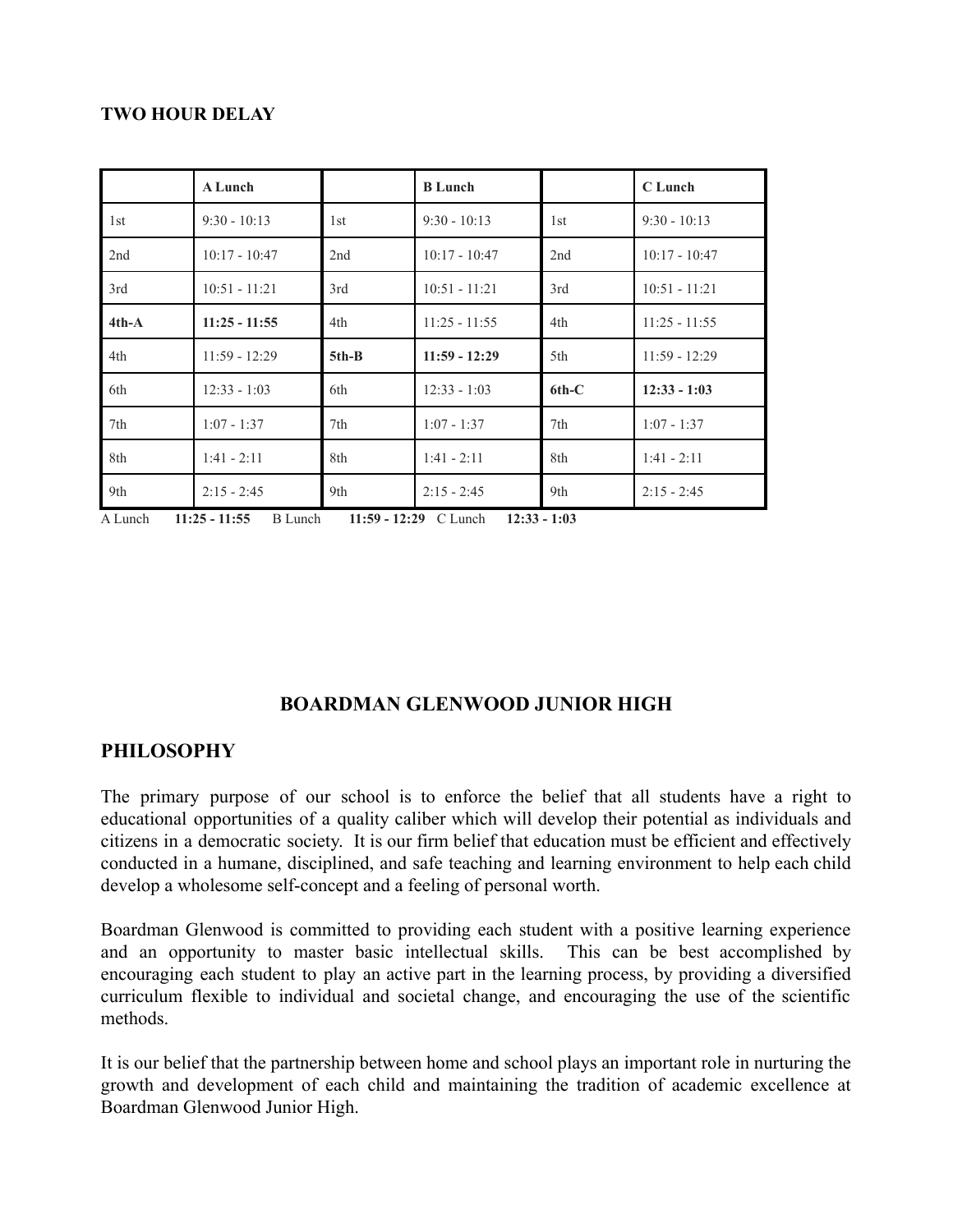# **MISSION STATEMENT**

Our purpose is to assist students in discovering their potential and unique abilities as they experience the junior high years. To accomplish this mission we must….

- foster a strong partnership with the home and community.
- reinforce the values that contribute to the growth of character.
- provide a nurturing environment where academic achievement is honored.

# **DISTRICT MISSION STATEMENT**

Together we transform lives through academics, athletics, and the arts.

SUPPORT HONESTY INVOLVEMENT EXCELLENCE LOVE The Soartan .I.E.I..D ERMINATION

# **CURRICULUM**

# **COURSES**

Our purpose is to help each student attain his/her maximum academic potential. The subjects offered in each grade are listed below.

> SEVENTH GRADE EIGHTH GRADE English English Science Science Science

(Enriched, Academic) (Enriched, Academic) Mathematics Algebra 1 or Mathematics (Enriched, Academic) (Enriched, Academic) (Enriched, Academic) (Enriched, Academic)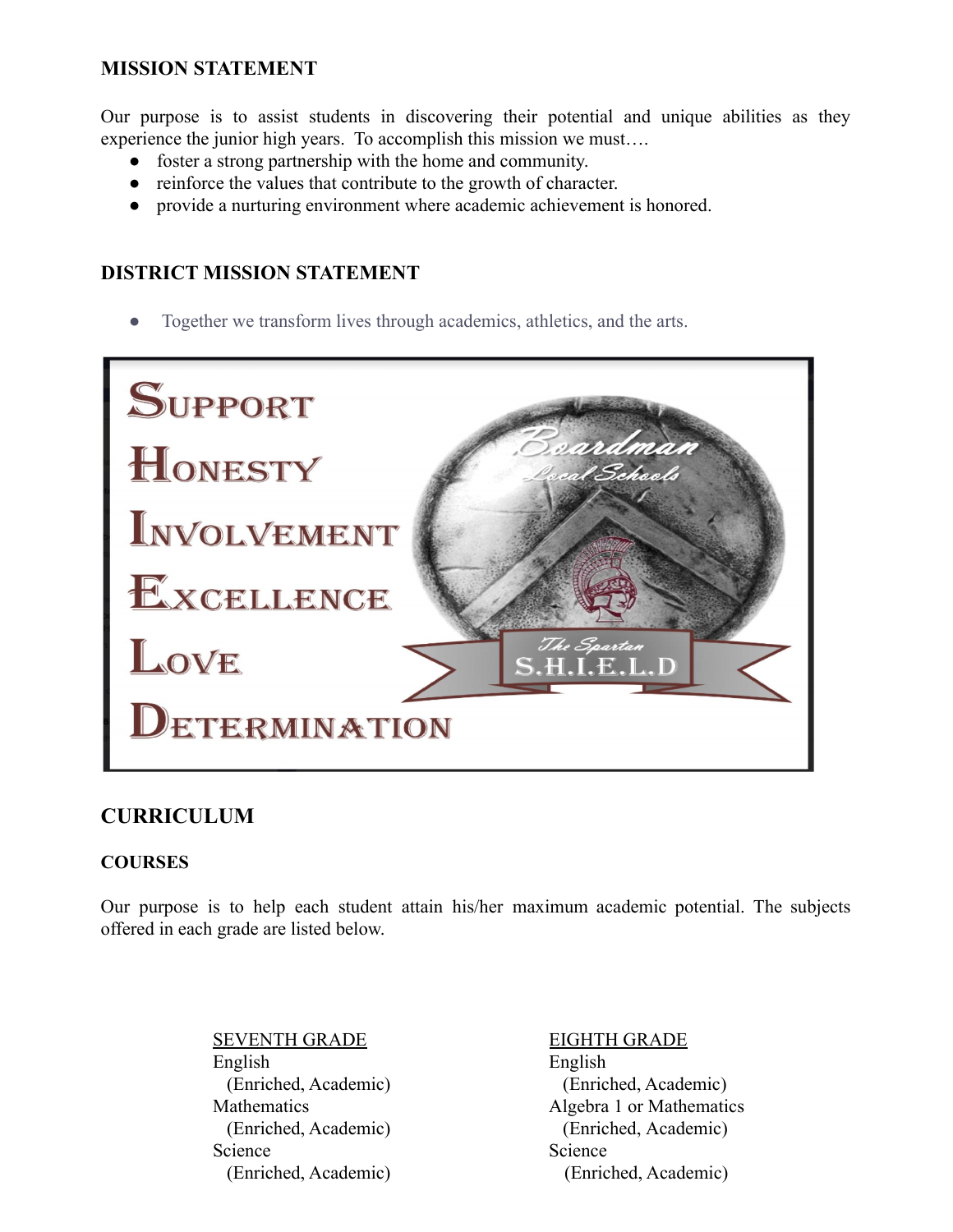World History **American History** Art Art Health Technology Physical Education Physical Education

Chorus, Band, or Orchestra Chorus, Band, or Orchestra Music Elective (Jazz Band, Orchestra Winds, Honors Chorus)

### **MUSIC**

Boardman Glenwood Junior High has a complete music education program for all grades. Music is required of all students. Students may choose between band, chorus, or orchestra.

Boardman Glenwood has a band for each grade for students who play a wind or percussion instrument. Some students own their instrument, however, others rent from the school or a music store. Instruments may be rented from the school for \$47.00 per year in grades seven and eight when available. Only group instruction is provided by the school, so private lessons are strongly recommended. Parents interested in instrumental music or instrument rental for their children should contact the instructor.

Orchestra is available for students who play string instruments. Only group instruction is provided by the school, so private lessons are strongly recommended. Violin and Viola students must provide their own instrument. Cellos and Basses may be rented from the school for \$47.00 per year in grades seven and eight.

Chorus is available for those students who prefer vocal music.

Changes to music placement will not be honored once school begins. All requests for music changes must be submitted in writing to the building principal before the start of school.

### **PHYSICAL EDUCATION**

Physical Education classes are required of all students of all grades. To be excused for medical or health reasons, a note from a doctor specifying reasons and dates must be on file in the office. A student may be excused from a specific activity due to sickness or injury by bringing a note from his/her parent.

Gym outfits, tee shirts and shorts, are required for all students and may be purchased from the PTA. Gym outfits will consist of a white or gray Boardman tee shirt and maroon shorts. All students must provide their own gym shoes, clean socks, and a fresh towel. For safety reasons, all gym shoes must have laces that tie. Slip-on shoes are not permitted.

A gym locker will be assigned to each student, but each student must furnish his or her own lock.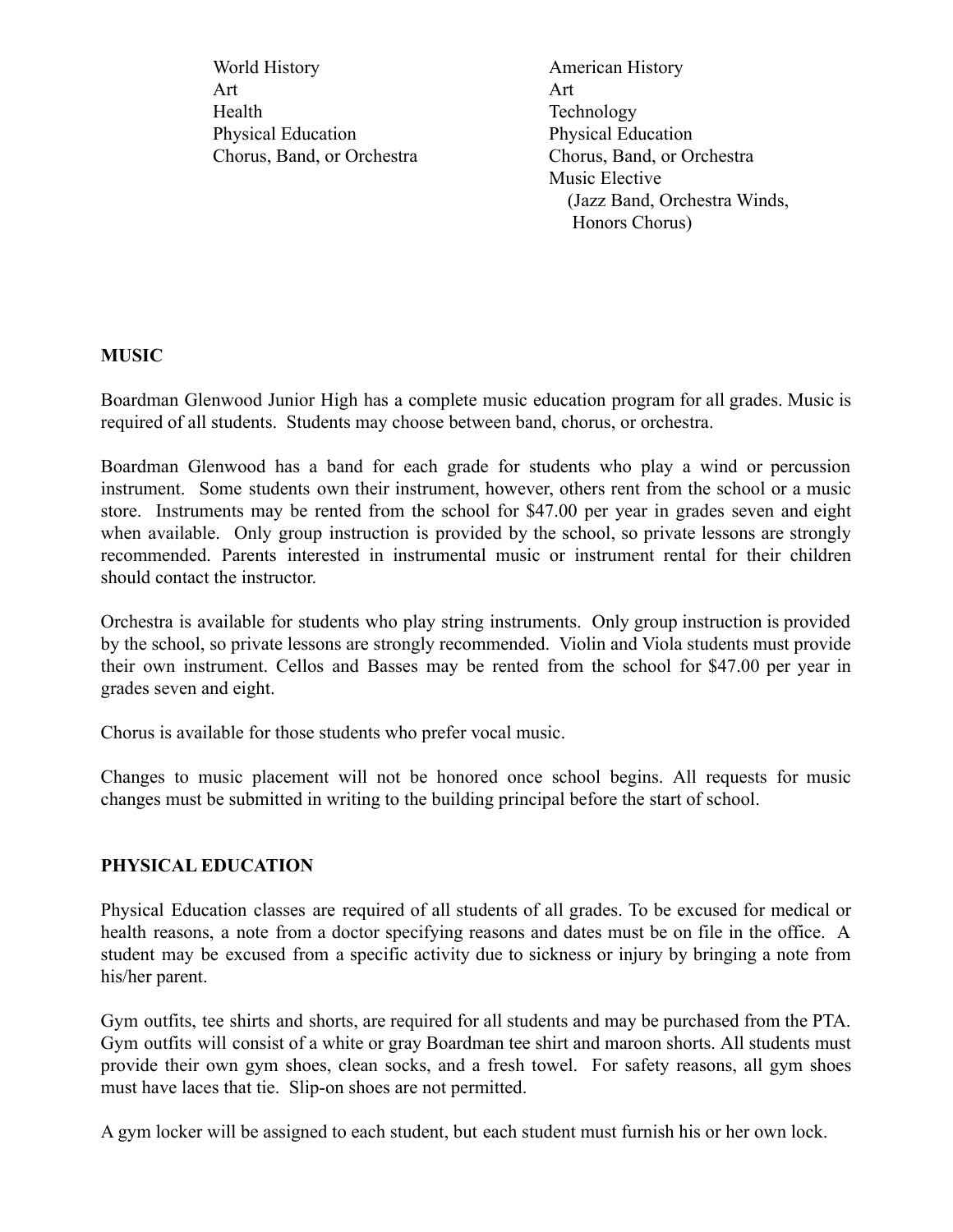### **GRADES**

Grades, either A, B, C, D or U, will be assigned to students four times during the school year. At the end of the year, these four grades will be averaged and placed on the student's permanent school record. The school grading scale will be provided by the individual instructors.

### SEVENTH AND EIGHTH GRADE MARKS

A, B, C, D and U grades are earned in all subjects.

A = EXCELLENT PROGRESS - Consistently scores well on quizzes and tests and completes assignments. Actively takes part in class discussions. Frequently goes beyond the regular assignments to do extra projects.

B = GOOD PROGRESS - Takes part in class discussions and does well on quizzes and tests. Completes assignments, and sometimes offers to do extra work.

 $C = SATISFACTORY PROGRESS - Sometimes takes part in class activities. Usually scores in the$ middle of class on quizzes and tests. Usually completes assignments. Overall work is of average quality.

D = SLOW PROGRESS - Needs encouragement before taking part in class work. Does not do well on quizzes or tests. Frequently comes to class unprepared.

U = MINIMUM PROGRESS - UNSATISFACTORY - Does not take part in class activities. Gets low grades on quizzes and tests. Does not complete assignments. Often does not take advantage of the help available.

### **HOMEWORK**

Although most teachers provide time in class for students to work on their lessons, many junior high students will find it necessary to do some school work at home.

### **HONOR ROLL**

Seventh and Eighth Grade

High Honor Roll - A's in all subjects. Honor Roll - A's and B's in all subjects.

### **4.0 HONOR AWARD**

The 4.0 award is a prestigious honor given to students that have been enrolled in the Boardman Local Schools for the entire duration of grades 5th - 8th and have earned all A's and O's for final grades.

### **CHEATING/PLAGIARISM**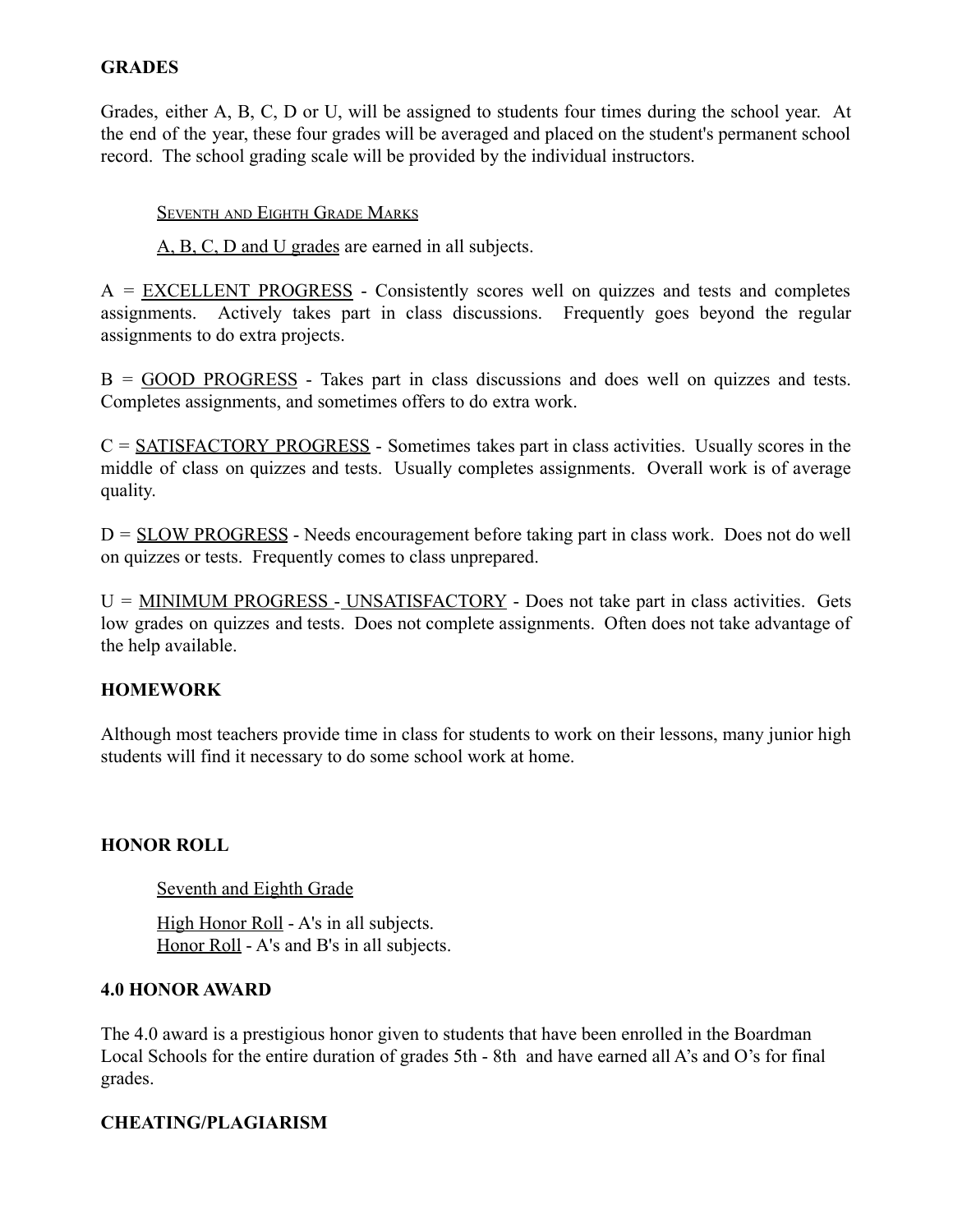Cheating in any form, including plagiarism, is unacceptable. Students involved in cheating will be subject to an academic consequence at the discretion of the instructor.

### **PROMOTION AND RETENTION**

Students completing the school year passing three out of their four core academic subjects are promoted to the next grade. Students failing two or three core academic subjects are expected to attend summer school. If summer school is not attended or successfully completed, students are candidates for retention.

Pupils failing all four of their core academic subjects (English, Math, Science, History) are candidates for retention. Each student in this category is carefully evaluated, and parents are consulted. A conditional letter of retention will be mailed to the parents no later than April 30. A final letter of retention shall be mailed to parents as soon as the final decision is made.

### **SUMMER SCHOOL**

Each year, the Boardman Schools offer a summer school program for our students. Junior High summer school could offer up to four major academic areas to include English, Math, Science and History. Because summer school is self-supporting, a tuition fee is charged. Parents of children who require these summer courses are strongly encouraged to enroll as soon as possible since classes are usually set in early June.

### **SPECIAL EDUCATION**

Boardman Schools provide special educational opportunities to students who qualify under state and federal standards. Students who qualify will be provided the services necessary to meet their academic, behavioral, or social/emotional needs. If you believe your child requires specialized services, please contact a school counselor or an administrator.

### **BUSING**

The transportation supervisor, Ryan Dunn (330-726-3409), sets up bus routes, bus stops and bus schedules. Students and families will be notified of the bus stop location in August. No student will have to walk more than 400 feet to a bus stop.

The driver is in complete charge of the bus. A few basic rules are posted in each bus, and students are expected to comply. Students not in compliance with bus rules will be referred and disciplined by the school administrators at their discretion. Consequences could include a warning, detentions, in-school reassignment, bus suspension, or home suspension. Buses are equipped with security cameras to ensure the safety of all riders.

Boardman bus routes are balanced by the number of riders. It is important that all children ride only the bus assigned to their street. Students are NOT permitted to ride a different bus home with friends.

The danger and confusion of bus loading and unloading adds to the safety hazard for your child and others'. For safety reasons, when parents bring or pick up children before, during, or after school, we ask you to use the FRONT parking lot.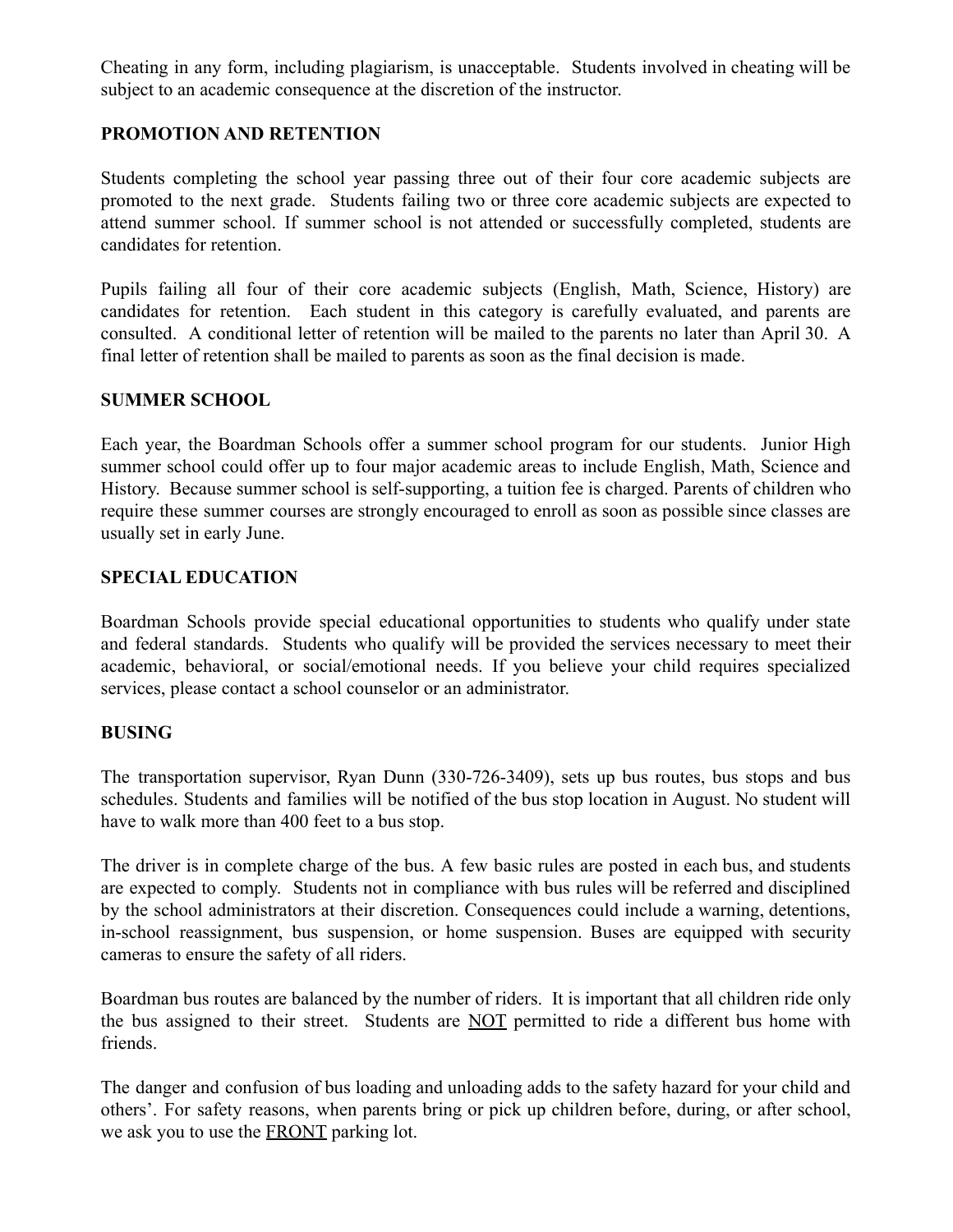### **CAFETERIA (NOTE: Lunches during the 2021-2022 school year will once again be free due to the Covid-19 pandemic)**

The school cafeteria serves a nutritious lunch with a hot dish for a cost of \$2.75 (subject to change). The menu is published monthly and posted in each classroom. **Students are permitted to charge up to 3 lunches (Parents are responsible for lunch charges). Students will be offered an alternative lunch if they exceed the charging limit.** Children who prefer to carry a sack lunch may do so and buy milk for \$.50. Also, breakfast is provided for \$1.50 (breakfast cannot be charged). Students are not permitted to leave the building for lunch and food is not permitted to be delivered.

If your child has a life-threatening allergy/disability related to consuming milk, you must supply a medical note from a licensed physician that describes the child's condition. The physician may prescribe a substitution for milk which may be orange juice or water. This note must be on file in the Food Service Supervisor's Office. If your child does not have a life-threatening allergy/disability related to consuming milk, no substitution will be made for that child.

Boardman Schools are required to furnish free or reduced cost lunches to children whose families meet low income requirements. Paper applications are available in August or parents may apply on-line [www.boardman.payschools.com](http://www.boardman.payschools.com). You can also request an application from the main office at any time. All applications are confidential. Students are not identified.

Pupils are expected to conduct themselves in an orderly manner during lunchtime and to abide by cafeteria rules and regulations. All students have a food service I.D. card that must be presented when buying lunch. (Note: replacement cards are \$5.00)

# **CLINIC**

The school's clinic is next to the office. The school nurse is assigned there for the entire day.

If you are injured coming to or while in school, you should report to the clinic immediately to see if first aid treatment is necessary. A pupil will not be sent to the doctor or hospital without the parent's authorization except under extreme emergency.

When a pupil becomes ill at school, he or she should report to the clinic with a pass from a teacher. The school is not permitted to administer aspirin or other medication, but the student may lie down for a short time to rest. The pupil may rest in the clinic for one period. If he or she is not well enough to return to class, the nurse will then call the parent. Students shall not call home or leave school without authorization from the office staff.

Medication should be given by the parent at home. If this is not possible, at the request of the parent and physician, the nurse or designee will dispense prescription/non-prescription (over the counter) medication to the student in accordance with the following:

- 1. An "Authorization for the Administration of Medication by School Personnel" form has been completed, signed by both the physician and the parent/guardian, and returned to the clinic by the parent/guardian.
- 2. Medication must be brought directly to the clinic by the parent or guardian. Parents must assume responsibility to supply the school with enough medication needed by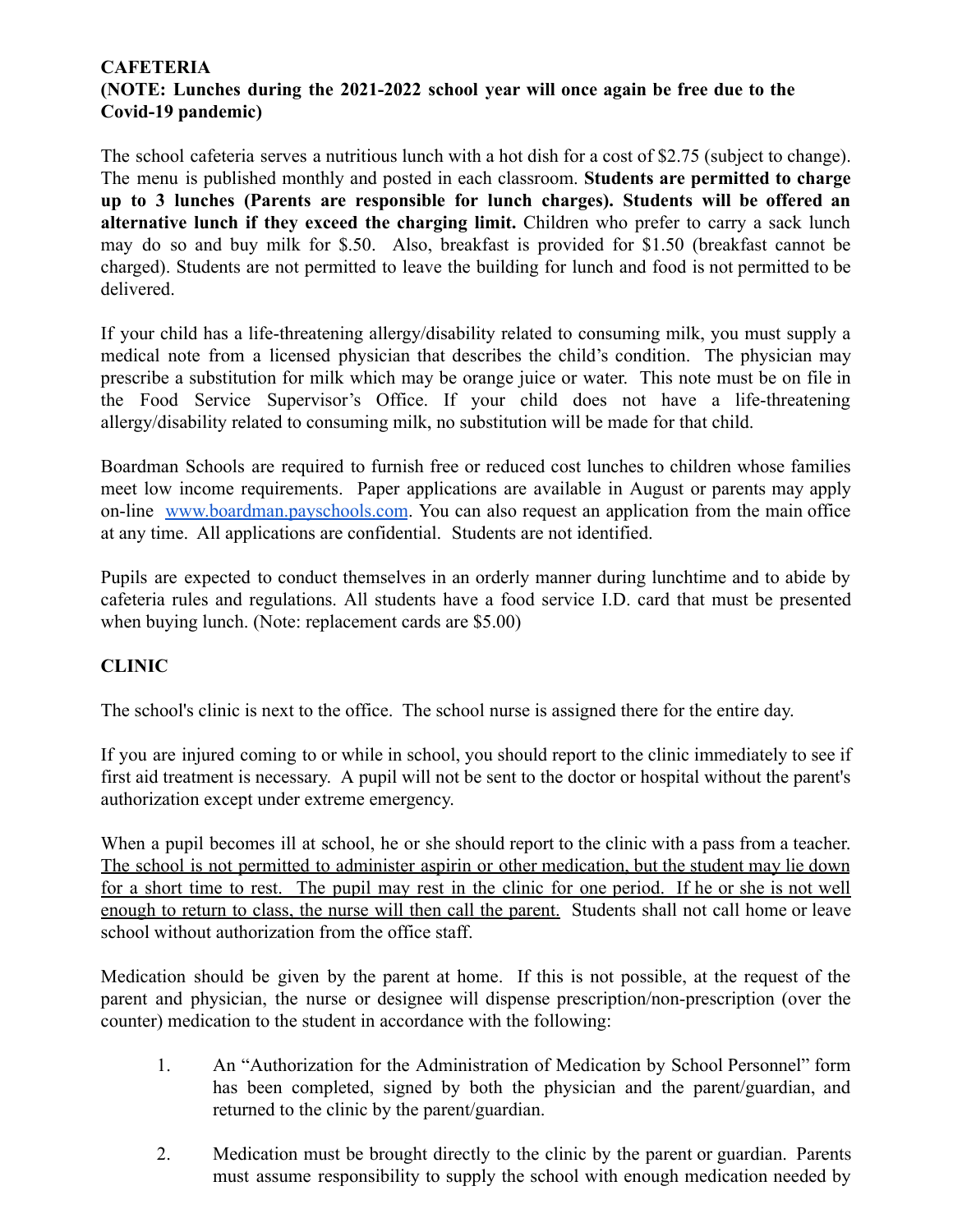their child. Anytime there is a change of medication, dosage, or administration time, the nurse must be notified immediately.

- 3. Medication must be received in the original prescription bottle, properly labeled by a registered pharmacist as prescribed by law. Medication will be safely stored in the school during the entire administration period.
- 4. Medication must not be transported to and from school by a student except when the doctor orders the medication to be carried on the student's person for emergency use, i.e., inhalers, epi-pens.
- 5. It will be the responsibility of the student to notify the classroom teacher when it is time to report to the clinic for medication.
- 6. Cough drops will not be dispensed from the school clinic.

### IMMUNIZATION REQUIREMENTS:

The Ohio Department of Health, under the authority granted in Section 3313.67, Ohio Revised Code, has established the following minimum immunization requirements for school children:

- 1. Diphtheria/Tetanus/Pertussis (DPT, DtaP, DT, Td): A minimum of four doses are required for grades K-12. Five doses are required for entry if the fourth dose was administered before the child's fourth birthday. One booster dose of Td or Tdap must be administered prior to grades 7-10.
- 2. Poliomyelitis (OPV, IPV): A minimum of three doses are required for grades K-12. Four doses are required for entry if the third dose was administered before the child's fourth birthday.
- 3. MMR (Measles, Mumps, Rubella): Two doses are required for grades K-12. The first dose must have been administered on or after the first birthday.
- 4. Hepatitis B: A minimum of three doses are required for entry into K-12.
- 5. Varicella #1: If the child has had natural chickenpox and presents a signed statement to that effect, he/she is not required to be immunized.
- 6. Menactra (MCV4): The Meningococcal (AKA- Menactra) vaccine is required for all incoming students in 7th grade.

A record of each student's immunization status must be kept on file at the school. Parents must present written evidence of the child's immunization record during school registration. The record must be an official record from the physician's office or health clinic.

### **CONFERENCES**

Boardman Glenwood Junior High teachers and administrators believe children learn best when there is close cooperation between the home and school. Boardman Glenwood teachers have a working period during the day for preparing lessons or meeting with children, parents, or teaming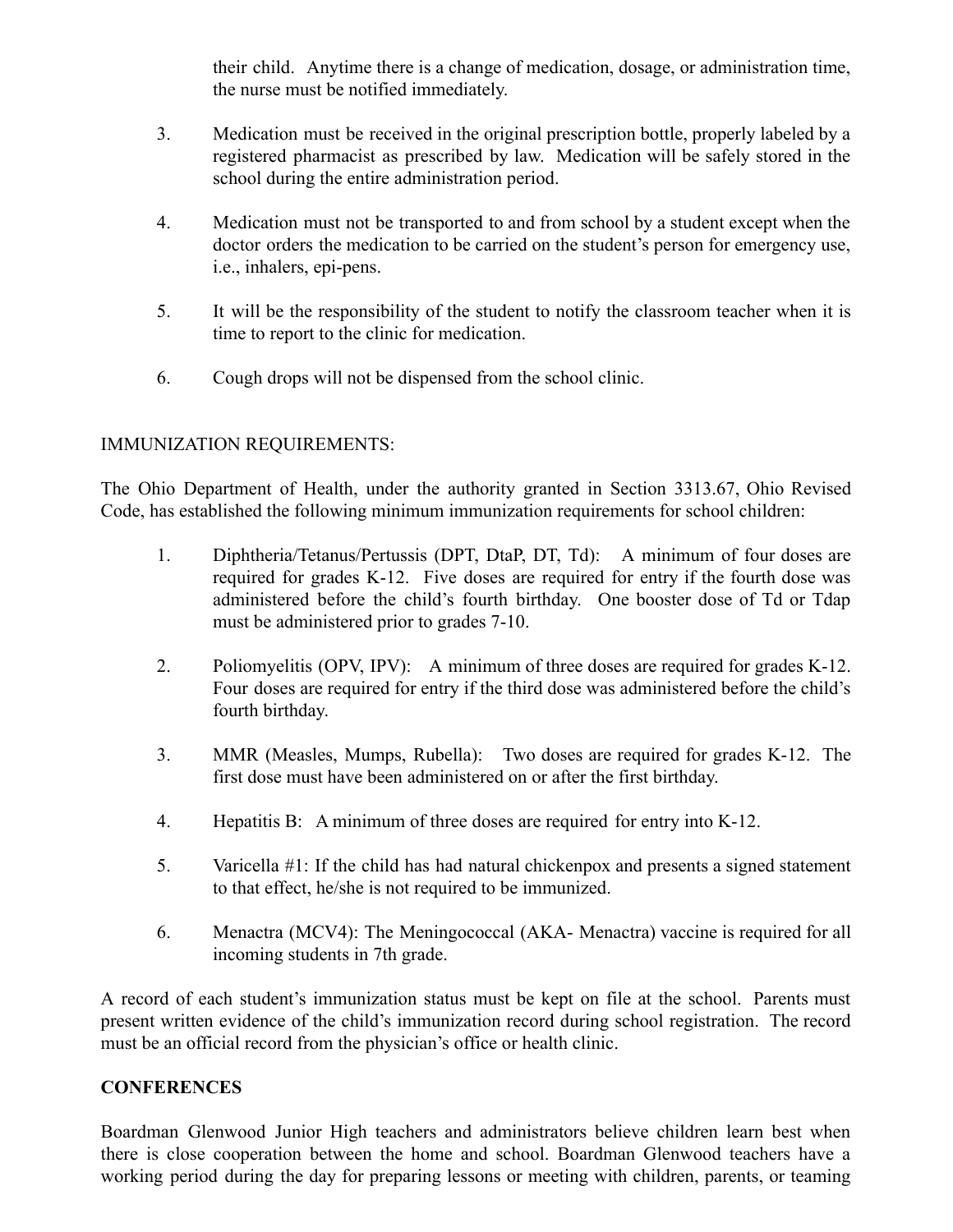with colleagues. When you would like to arrange a conference with a teacher, you are asked to email the teacher/team or call the school office (330-726-3414). If you cannot come to school, a teacher will return your phone call as soon as possible.

In Lieu of official times and dates designated as traditional parent-teacher conferences, the Boardman Local Schools recognizes that communication is an essential ingredient of student success. The Boardman local schools also recognize that many communication channels exist to dialogue with our school families. Therefore the following expectations will replace the concept of scheduled conference night.

Communication Shall:

- be ongoing throughout the school year
- meet the needs of both school families and staff
- be at a mutually agreed upon time
- occur within reasonable time constraints
- not be restrained by the limits of the school day

# **SCHOOL COUNSELORS**

The general purpose of school counselors in the junior high is to help children develop academically, socially, morally, and emotionally to the best of their own ability so that they can become self-directed, self-reliant, and self-respecting individuals in our society. Each student is assigned to a school counselor by last name. The counselor is available for the student and parents regarding educational and career planning, as well as personal and social adjustments.

# **SCHOOL RESOURCE OFFICER (S.R.O.)**

A Boardman Police Officer is assigned to the junior high school as a resource for students and their families. The Officer's primary duty is to ensure a safe school environment for students, faculty, and staff on a daily basis. The SRO can also assist with securing social services for students in need and facilitate diversion programs provided by the Boardman Police Department and Mahoning County Juvenile Court. The SRO is also responsible for maintaining the school's Emergency Operations Plan which is required by the State of Ohio. The SRO may present material in a classroom setting related to current challenges which teenagers are facing today. The SRO may also conduct unannounced home visits to any student who exhibits excessive tardies and/or unexcused absences from school and coordinate any remedies necessary with the court of jurisdiction.

# **STUDENT SUPPORT COORDINATOR/ BGJHS BRYT PROGRAM COORDINATOR**

The Student Support Coordinator/BGJHS BRYT Coordinator provides guidance to identify at-risk students. The Coordinator works closely with parents, teachers, administrators, counselors, social workers, Clinical Counselors, and other outside agency personnel to enhance students' school performance and promote social skills with peers and adults. This coordinator will also assist in the smooth transition of at-risk students during their middle level transition years in the Boardman Local Schools.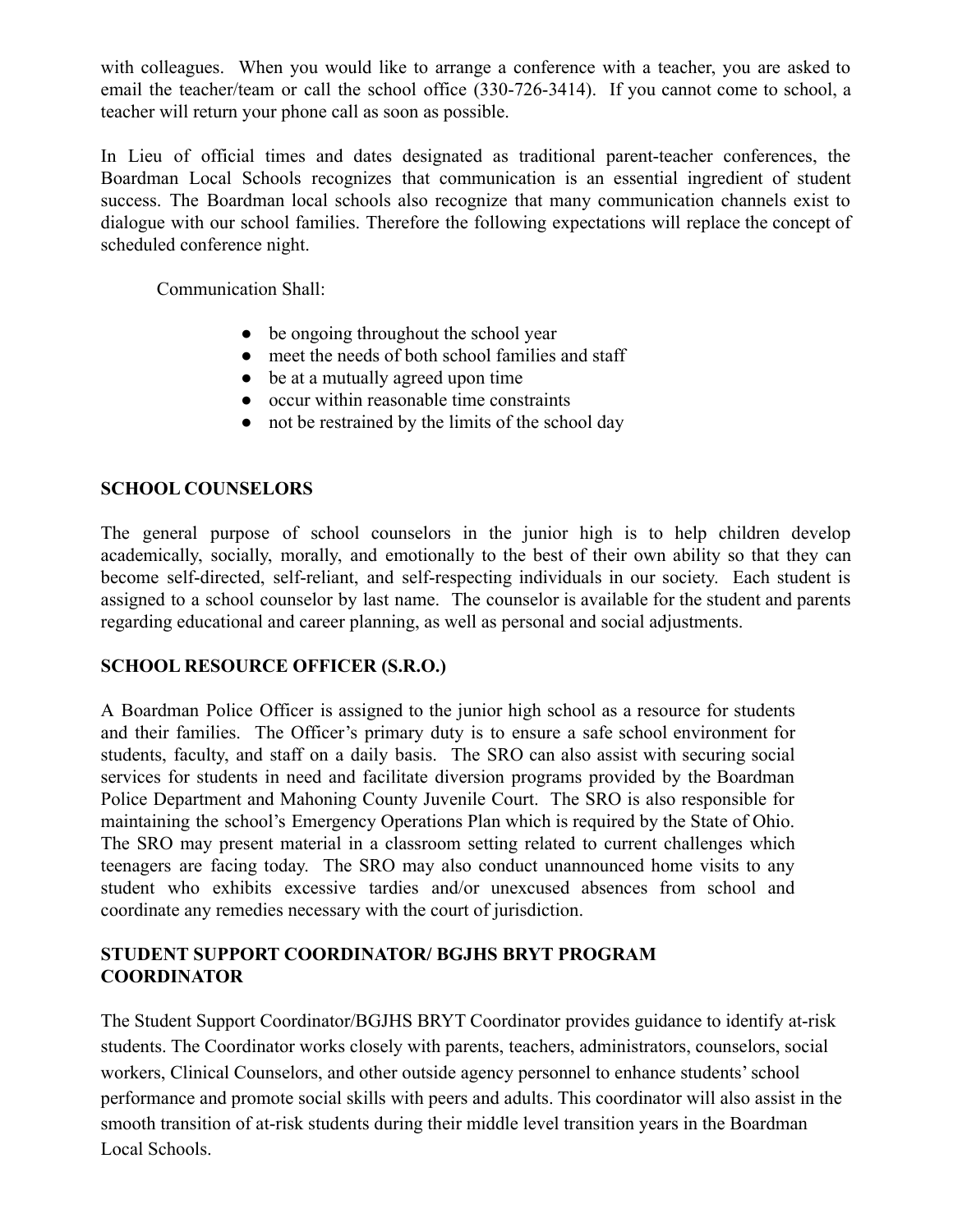### **GIFTED COORDINATOR**

The Gifted and Resource Teacher provides services to students, teachers, administrators, and parents in order to meet identified students' needs. This individual coordinates the identification and programming of high ability students in the five areas of intellectual, specific academic, creativity, the arts, and leadership. This coordinator will also assist in the smooth transition of high ability students during their middle level transition years in the Boardman Local Schools.

### **INSURANCE**

Boardman Schools offer parents an optional student accident insurance policy from an independent insurance agency. This policy covers accidental injury to the student on the way to, from, or in school. (Twenty-four hour coverage is also available at an additional cost.) This policy is intended to serve as a supplement to a family's personal insurance policy.

Every student who participates in any interscholastic athletic program must be covered by an insurance policy.

### **LIBRARY**

The Boardman Glenwood Junior High Library offers a variety of services to students and teachers. Students can use the library during study hall, homeroom time, or during class visits. Due to space limitations, restrictions must be put on the number of students using the library at one time. Teachers in many of the subject areas schedule their classes in the library when working on research reports.

### **LOCKERS**

Each pupil will be assigned a hall locker and a locker in the gym. It is the student's responsibility to keep both these lockers neat and orderly at all times. Since lockers are owned by the school and loaned to students, they should not be defaced in any way.

Each student is to use only his/her own locker. Students shall provide their own lock for their lockers. However, if any problem arises, the principal has the authority to have it cut off.

Students should develop the habit of going to their hall locker approximately three times each day. When students arrive in the morning, they must leave their coat and backpack and select the necessary books for their morning classes. Midway through the school day, students should exchange their morning books for their afternoon books. Finally, at the conclusion of the school day, students should obtain their coat, book bag, and books to be taken home.

### **LOST AND FOUND**

Junior high students frequently lose or misplace books and apparel. Misplaced items that are marked with the student's name are usually returned to the owner. Items without names are difficult to return. Each teacher usually has a collection of lost and found items in his/her room. Valuables, such as watches, glasses and jewelry, are usually sent to the office. Books, coats, etc. are usually sent to the lost and found box in the cafeteria.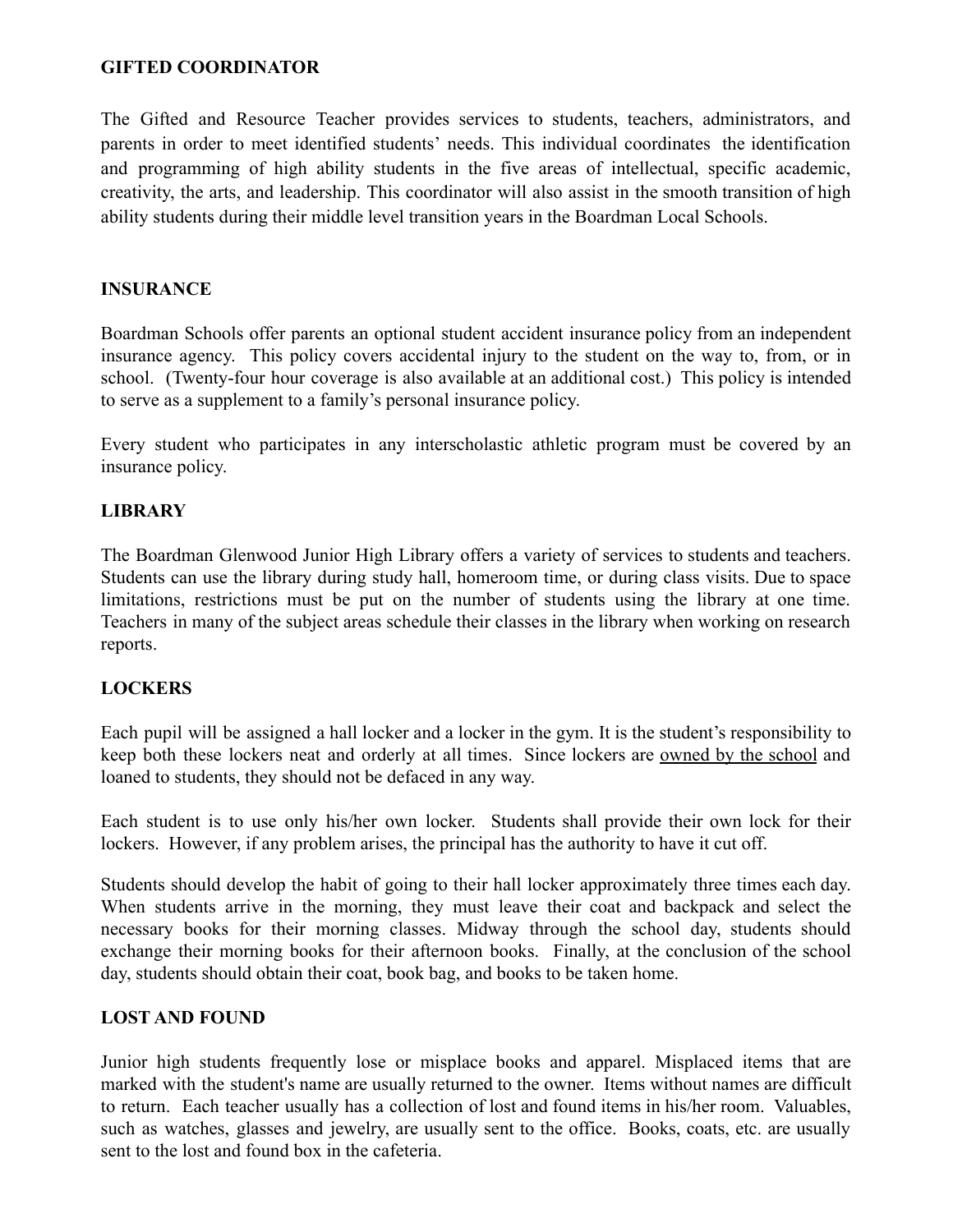# **PICTURES**

Boardman Glenwood permits a school photographer to take pictures of the students. In September, individual pictures are taken of each student, and a color packet is offered to parents. A prepayment plan is used for all pictures. The student who wishes a picture or packet must pay on the day the pictures are taken.

# **PARENT TEACHER ASSOCIATION**

Boardman Glenwood has an active PTA. All parents and teachers are urged to join and become active members. The membership drive is held during the first part of the school year. Interesting and informative meetings are planned and presented by the program committee.

The junior high years are critical to the growth and development of a child. Parents need to share ideas and keep informed of the needs of their children.

# **ATHLETICS**

Boardman Glenwood competes with other schools in volleyball, football, basketball, wrestling, track, and cross country. Boys' teams are organized in seventh and eighth grade football, basketball, wrestling, track, and cross country. Girls' teams compete in seventh and eighth grade volleyball, basketball, track, and cross country. Our school is a member of the Junior High Division of the Ohio High School Athletic Association and is governed by its rules and regulations. Students may try out for these teams, but numbers accepted must be limited for some sports because of equipment requirements or coaching limitations. According to the Ohio High School Athletic Association, during the quarter preceding the sport in which a student is a participant, the student must pass a minimum of 5 of their courses taken and attain a grade point average of 1.0 or better on a 4-point scale. Any student who is declared ineligible may not participate with the team during any league or tournament event.

Every student who plays on an interscholastic team must have a physical examination by his or her family doctor. This is the parent's responsibility. The school is not responsible for any accidental injury.

Interscholastic athletics are not funded by the Board of Education. Boardman Glenwood funds are derived from a share of the annual magazine sale, the sale of T-shirts, admissions to our athletic contests for each sport, and proceeds from our concession stand. Each student on an athletic team, including cheerleading, must pay a \$25.00 athletic fee for each sport.

# **CHEERLEADING**

Boardman Glenwood selects seventh and eighth grade cheerleaders to build school spirit and to increase enthusiasm for our athletic teams. Cheerleaders are chosen on the basis of their physical coordination, enthusiasm, and leadership ability. An advisor will help train the cheerleaders and be their advisor during football and basketball seasons.

### **TRANSFERS**

A student who tries out for an extracurricular activity may not transfer to another school within the district and try out for the same activity within the same school year.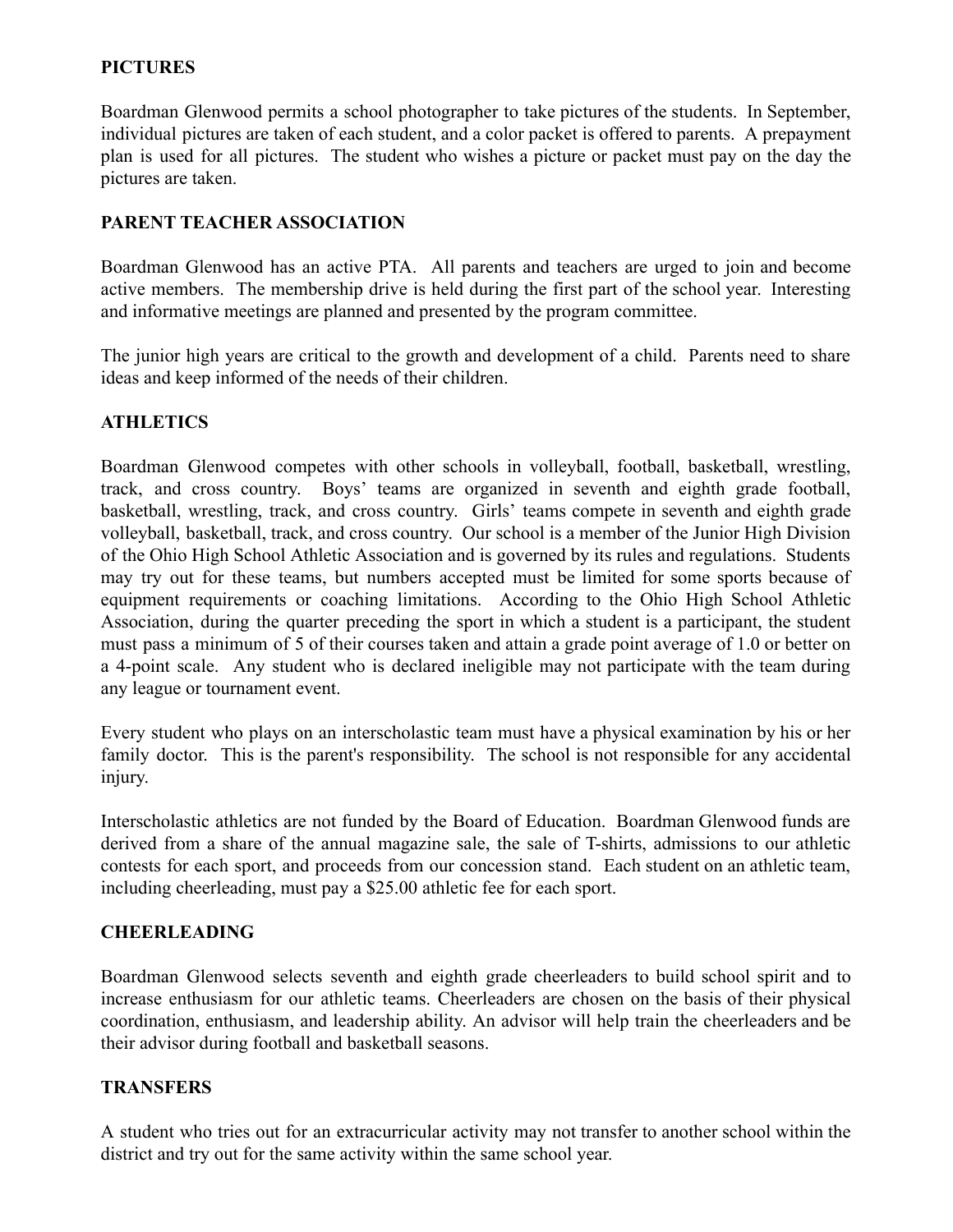### **STUDENT LEADERSHIP**

The Boardman Glenwood Student Leadership is a service organization dedicated to the welfare of the school, promoting school spirit, and supporting community organizations. In order to be in Student Leadership, students must complete an application, get teacher recommendations, and then become elected by their peers. The student leadership meets weekly under the supervision of student leadership advisors. All students are urged to work with their student leadership representatives to improve our school.

### **ATTENDANCE PROCEDURES**

### **Absences**

Regular attendance at school is necessary to gain the maximum benefits of an education. Frequent absences will almost surely result in lower grades and academic problems. Skipping classes or truancy is usually the first step toward serious discipline problems.

When you are not able to come to school, a parent should call the school office (330-259-7138) before 9:00 a.m. to report the absence and the reason. If the absence is to be for an extended time, the reason can be given, and it will not be necessary to call each day.

Ohio law lists the following as reasonable excuses for student absence from school: (1) personal illness (a doctor's note is required when absence becomes excessive), (2) serious illness in the family requiring the student's presence (age 14 and older), (3) quarantine of the home, (4) death of a close relative (usually limited to 3 days), (5) needed at home because of required parental absence, (6) observance of religious holidays, (7) emergencies as judged by school authorities.

After any absence, students must bring a note from their parent or doctor stating the days of the absence and the reason for the absence. A doctor's excuse will be required for all absences beyond seven days. A doctor's excuse must be received by the school within two school days of the student's return to class in order to receive "excused medical absence" status. This note should be taken to the attendance office located by the main office when arriving at school. The attendance office will complete an excuse blank for the student to take to his/her other teachers. It is the responsibility of the student to present this excuse blank to the teacher of each class that is missed.

Students will have the total number of excused absences plus one day to make up work. If your absence extends beyond three days, you may request the school to send an assignment sheet to your teachers so that you can work on your studies at home. Please do not ask for an assignment sheet if you will only be absent one or two days.

### **Truancy**

Unexcused absences will be considered truancy. A student will be considered habitually truant if the student is absent without legitimate excuse for thirty (30) or more consecutive school hours, forty-two (42) or more school hours in one month, or seventy-two (72) or more hours in one school year.

The first seven absences your child has will be marked "Unexcused Verified" if a parent note documenting the absence is sent to the attendance office. Approved vacations are included in this seven day parameter. After the first seven day window, medical documentation will be required for your child to have an excused medical absence.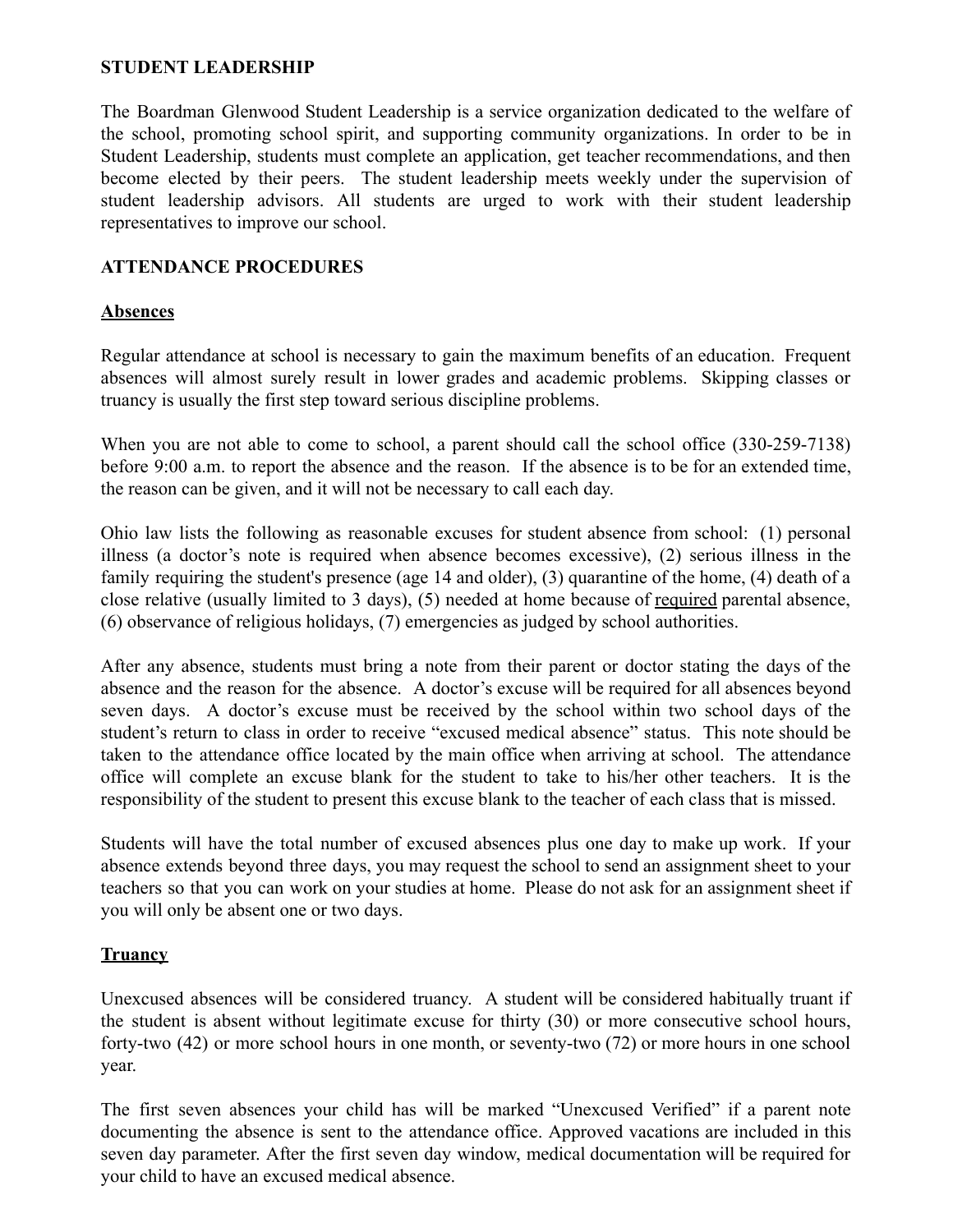Boardman Glenwood Junior High may refer truancy cases to the Mahoning County Juvenile Court for prosecution.

# **HOUSE BILL 410 ATTENDANCE LAW**

### HABITUAL TRUANT

- a. Absent 30 or more consecutive hours without a legitimate excuse;
- b. Absent 42 or more hours in one school month without a legitimate excuse; or
- c. Absent 72 or more hours in one school year without a legitimate excuse.

### EXCESSIVE ABSENCES

- a. Absent 38 or more hours in one school month **with or without** a legitimate excuse; or
- b. Absent 65 or more hours in one school year **with or without** a legitimate excuse.

# **Juvenile Court Intervention**

Boardman Schools have been working cooperatively with the Mahoning County Juvenile Court System to implement an Early Warning System (EWS) to provide interventions and supports for our students and families experiencing difficulties with, but not limited to, attendance, grades and behavior.

Parents of a truant student may also be assigned to the Parent Project in Mahoning County for a period of ten weeks for failing to comply with the compulsory Ohio attendance laws. The Parent Project is a parental education program administered by the Mahoning County Juvenile Court which seeks to enlighten parents of their responsibility in the education process. If a principal determines that all other measures have been exhausted in addressing a student attendance issue, he/she may mandate parent participation in the Mahoning County Parent Project. Failure of the parent to attend and complete this program may result in a complaint of Parental Education Neglect being filed in the Mahoning County Juvenile Court. A parent found guilty of this charge may be fined in the Mahoning County Juvenile Court. A parent found guilty of this charge may be fined up to \$250.00 and may be incarcerated up to 30 days in the Mahoning County Jail.

# **Tardies**

When a student is tardy, and school is already in session, he should bring a note to the attendance office when he/she arrives. The teacher will give the student a tardy slip so that he/she will be admitted to classes. Absence from classes due to tardiness, leaving early or absence, should be kept to a minimum. When a class is missed, a student must get an excuse blank from the attendance office and have it initialed by the teachers concerned. It is the student's responsibility to make up any work missed.

# **Early Dismissal**

A note from the parent is also required when you are to be excused early. This note should be brought to the attendance office, and the same procedure will be followed as for an absence.

### **Vacations During the School Year**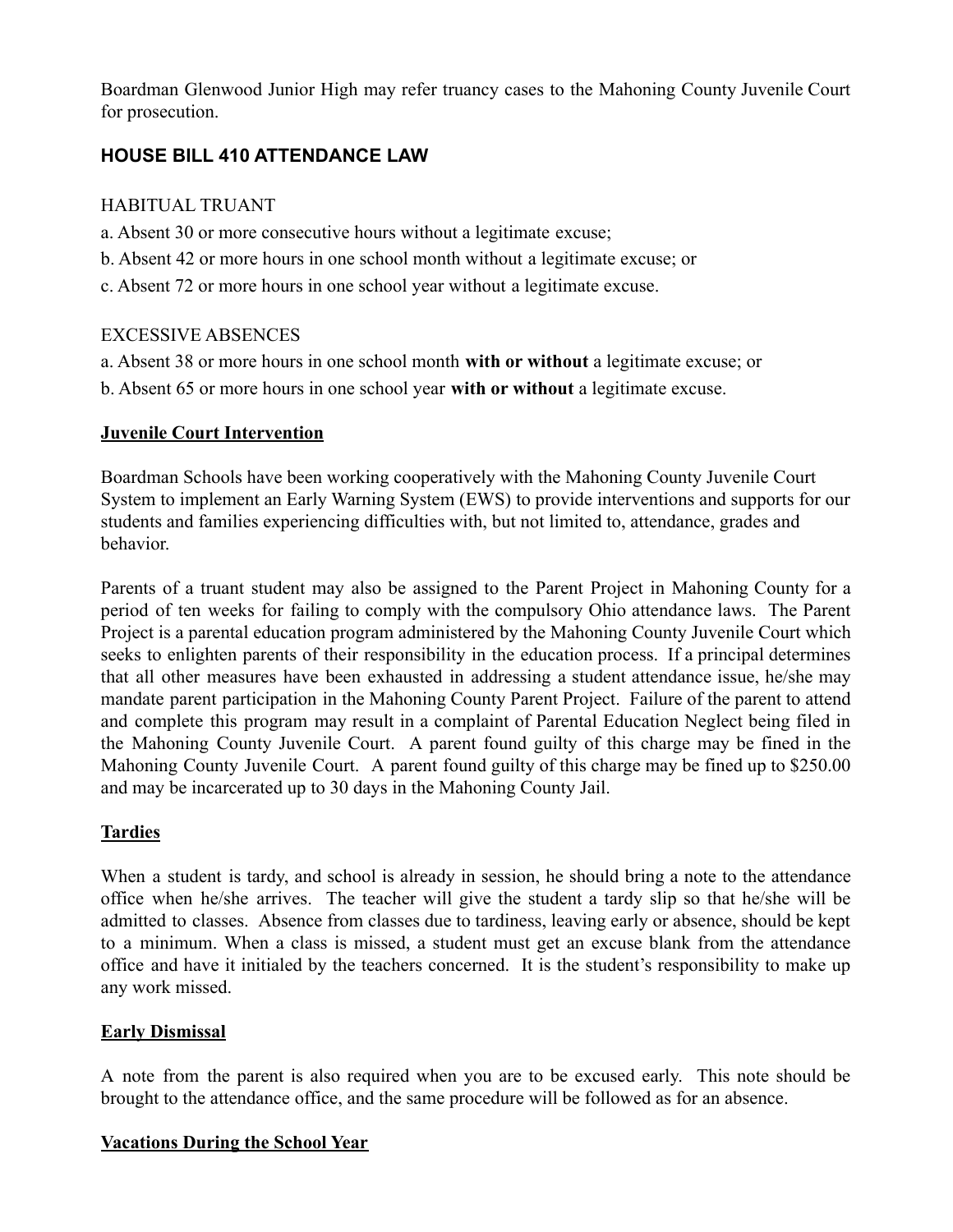Parents are strongly encouraged to schedule family vacations at such a time as not to interfere with the adopted school calendar. However, the Board recognizes that there are times when families cannot control the dates when vacations must be taken. Therefore, if there is no alternative to a family scheduled vacation during the time when school is in session, the school district may honor the request based on the following criteria:

- 1. The vacation will not require the student to miss more than five school days per school year.
- 2. The vacation is a family vacation with at least one parent or guardian participating.
- 3. The student's record of prior absences for the school year is within the 7-day unexcused verified limit, and the student is not a habitual or chronic truant as defined.
- 4. The student and parent has filled out a vacation approval form and has had it approved by the principal or his designee, 5 days prior to the vacation starting.
- 5. The student will receive work prior to departure; work must be completed the day of return.

### **CLASSROOM VISITATIONS**

Classroom visitations by parents or guardians of current or prospective students will not be honored. However, a mutually agreed upon visitation time may be scheduled with an instructor before, during, or after school when students are not receiving instruction.

# **PARENT REQUESTS FOR A SPECIFIC TEACHER**

Boardman Glenwood Junior High principals and teachers will NOT accept requests from parents for specific teachers. It has become increasingly difficult to meet the learning needs of our diverse student population each year while trying to honor parent requests. Imbalances occur when there are too many requests which makes teaching/learning more difficult. Parents who have legitimate learning concerns about their child can write a letter to the principal explaining their concern; however, letters requesting a specific teacher will not be accepted.

# **BOARDMAN LOCAL SCHOOLS CODE OF STUDENT CONDUCT**

The rules and standards set forth apply to conduct on school property, on school buses, and off school premises which directly affects other students, the school, or its staff, and at school functions of any kind. Conduct while on a field trip approved by the Board or its designee is also subject to the rules and standards defined in this policy. Any conduct which causes or which creates a likelihood of causing disruption or interference with any school function, activity, or purpose, or creates the likelihood of causing interference with the health, safety or well being, or the rights of other students is prohibited.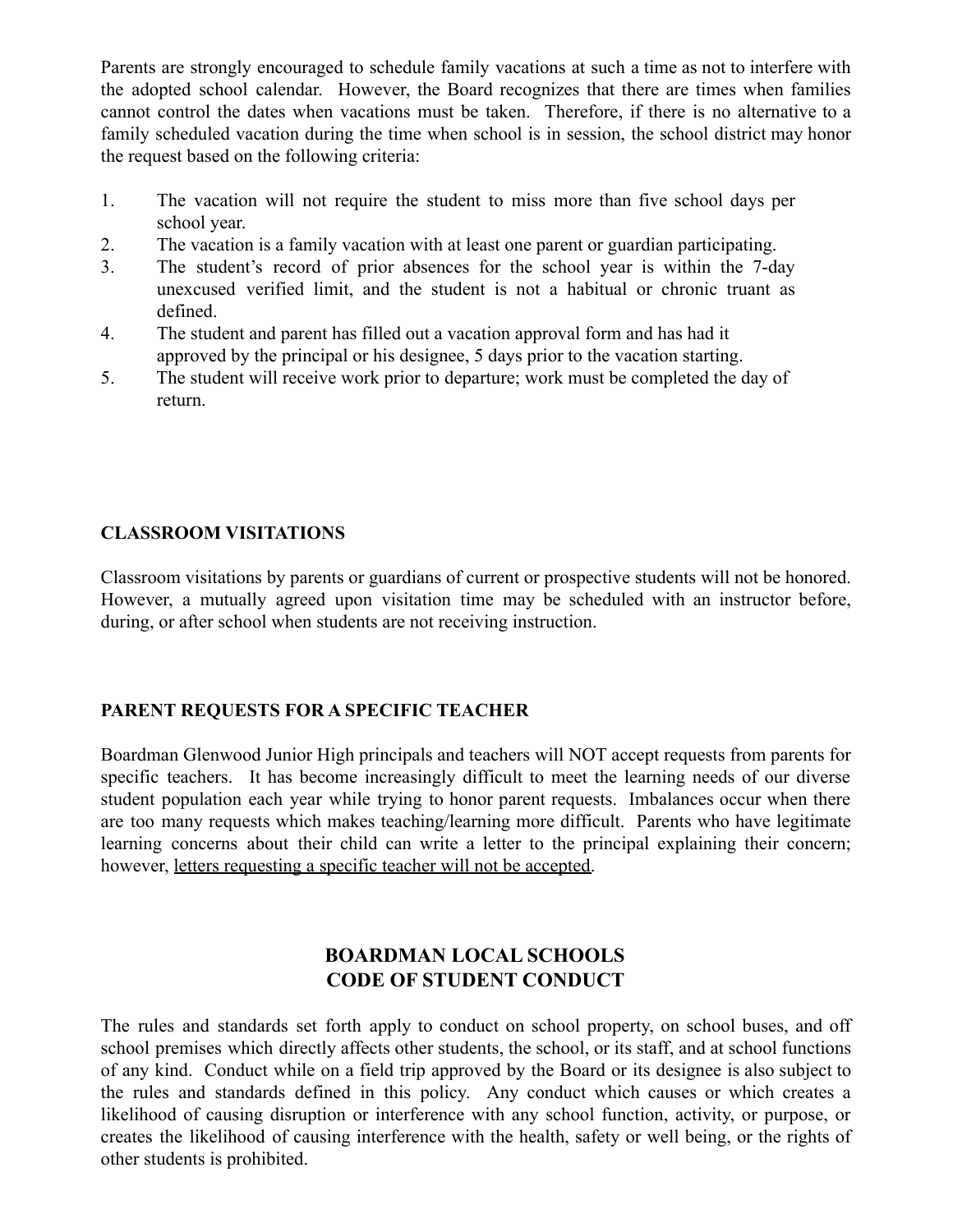The preceding standard is a general standard that is to be used as a guide by all students. Not all acts of misconduct can be itemized. The following is an enumeration of some of the main areas of misconduct which will lead to disciplinary action:

- a. Stealing, causing damage to, or destroying school or private property.
- b. Hazing, threatening, intimidating, assaulting, causing or attempting to cause mental or physical injury or harm to any student, employee, or any other person.

Harassment is defined as "annoying, incessant, critical attacks on another person." These can be gestures, comments, or actions which tend to demean another person on the basis of age, color, creed, national origin, disability, or sex.

Harassment, intimidation, or bullying behavior by any student/school personnel in this school district is strictly prohibited, and such conduct may result in disciplinary action, including suspension and/or expulsion from school.

"Harassment, intimidation, or bullying," in accordance with Ohio law, means any intentional written, verbal, graphic, or physical acts including electronically transmitted acts, i.e., Internet, cell phone, personal digital assistant (PDA), or wireless hand-held device, either overt or covert, by a student or group of students toward other students/school personnel with the intent to harass, intimidate, injure, threaten, ridicule or humiliate. Such behaviors are prohibited on or immediately adjacent to school grounds, at any school-sponsored activity, on school-provided transportation, or at any official school bus stop that a reasonable person under the circumstances should know will have the effect of:

- Causing mental or physical harm to the other student/school personnel including placing an individual in reasonable fear of physical harm and/or damaging of students/personal property; and,
- Is sufficiently severe, persistent, or pervasive that it creates an intimidating, threatening, or abusive educational environment for the other student/school personnel.

Anyone who witnesses or suspects that a student or adult is being harassed, intimidated, or bullied in any way should report it immediately to the building principal.

Sexual harassment is defined as "unwelcome physical contact, sexually explicit language or gestures, uninvited or unwanted sexual advances, or an offensive overall environment including the use of vulgar language, the presence of sexually explicit photographs or other materials, and the telling of sexual stories."

- c. Interfering with school purposes or with the orderly operation of the school by using, threatening to use, or causing other persons to use violence, force, coercion, threats, intimidation, fear or disruptive means.
- d. Possessing, using or transmitting any object that, in fact or under the circumstances can be considered a weapon or be perceived as a weapon . Prohibition to include firearms, knives, destructive devices, as well as metal knuckles, straight razors,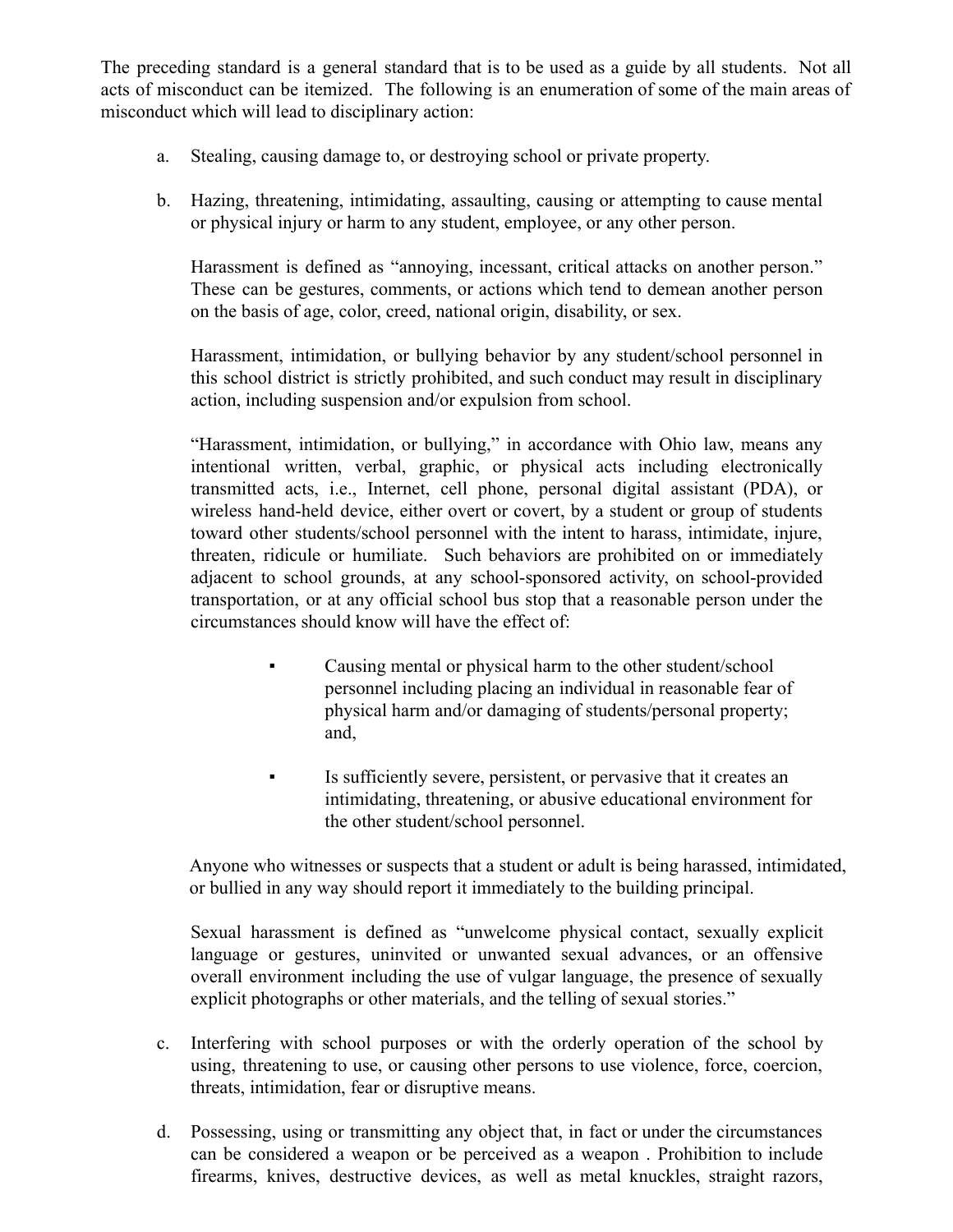explosives, noxious irritation or poisonous gases, poisons, drugs or other harmful items.

Firearms include any weapon, including a starter's gun, which will (or is designed to, or may readily be converted to) expel a projectile by the action of any explosive.

The term destructive device means any explosive, incendiary, or poison gas, bomb, grenade, rocket, missile, mine, or similar device. A knife includes, but is not limited to, a cutting instrument consisting of a sharp blade fastened to a handle. The first offense of possessing, using or transmitting any object that, in fact or under the circumstances can be considered a weapon or be perceived as a weapon will be a 10-day suspension with a recommendation to the Superintendent that the said student be expelled from school and a referral be made to the Boardman Police Department.

- e. Using profane, indecent, or obscene language either verbally or in writing toward any student, teacher, or any other person. Included in this prohibition would be the use of indecent or obscene gestures, signs, pictures, or publications.
- f. Gambling on school premises, on school buses, or at school events.
- g. Failure to comply with the directions of teachers, student teachers, school aides, bus drivers, principals, or other authorized personnel. All school personnel are authorized to make rules to apply to their classrooms, study halls, buses, bus stops, cafeterias, playgrounds, etc., which will aid in the efficient and positive operation of the school system. Any request made by school personnel must be promptly complied with by pupils in a spirit of cooperation and courtesy.
- h. Failure to comply with the minimum personal grooming guidelines as established by students, teachers, and administrators.
- i. No student shall possess, consume or show evidence of having consumed, offer for sale, or provide any alcoholic beverages, illegal or non-prescribed drugs while in the school building, on the school grounds, or at any school activity. This policy includes counterfeit substances which are thought to be drugs, sold as drugs, or inferred by the seller or buyer to be mind-altering substances or illegal drugs. Also included is the possession or use of drug apparatus. The penalty for violation of this policy on the first offense shall be immediate suspension for a minimum of 5 days to a maximum of 10 days. The second offense will be a 10-day suspension with a recommendation to the Superintendent that said student be expelled from school and a referral be made to the Boardman Police Department. Suspension of a temporary instruction permit or a driver's license or denial of an opportunity to obtain a permit or a license may also result.
- j. Smoking or use of smokeless tobacco on school buses, in school buildings, on or near school grounds or at any school-sponsored activities is strictly prohibited. Violation of this rule will result in suspension. Students will not be permitted to have tobacco in their possession while in the school building. This also includes any and all e-cigarette devices. Students having tobacco in their possession (in pockets, purses, etc.), even though they are not using it, will be given a three day suspension. The second violation will result in a 5 day suspension. A cigarette in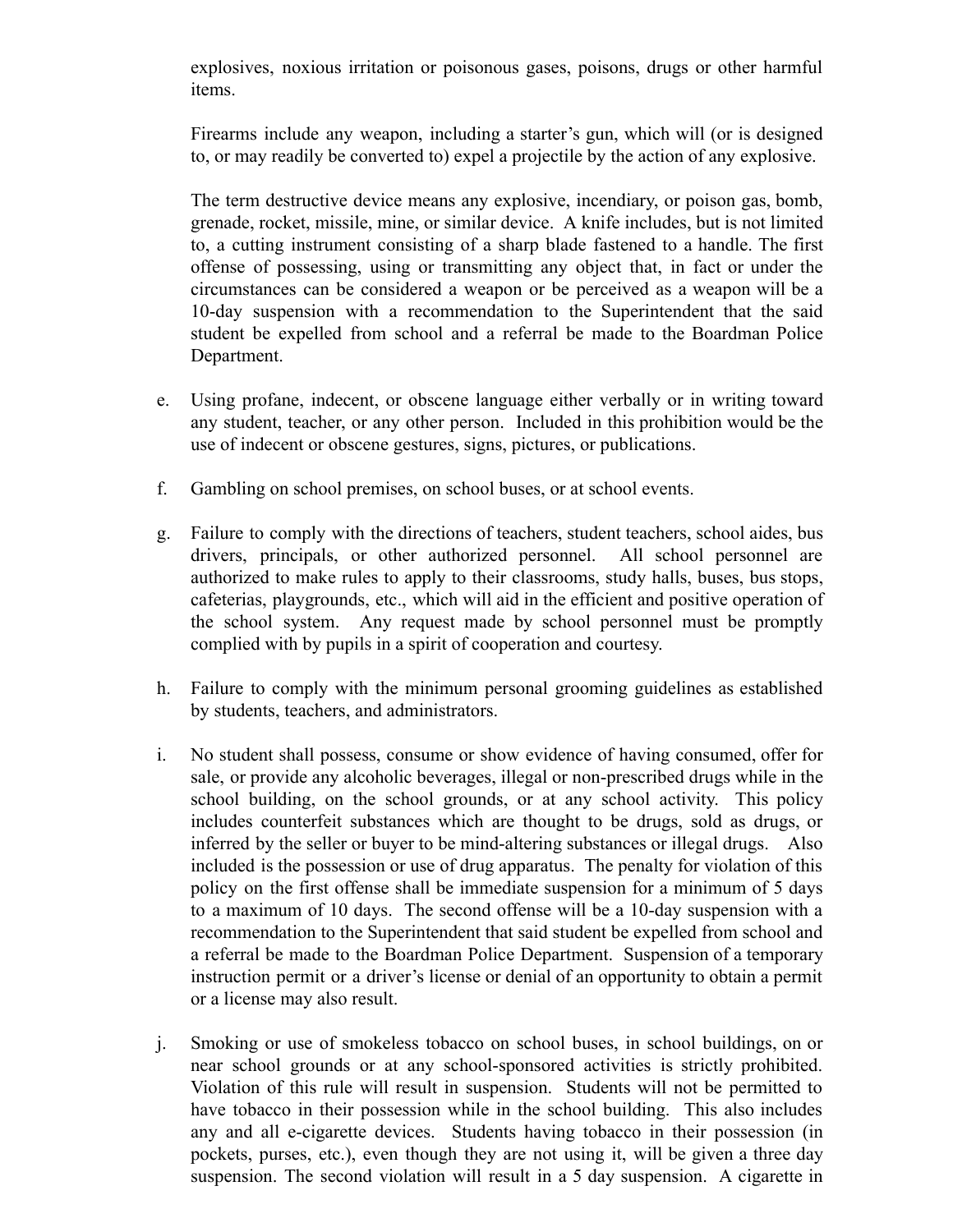the student's hand, whether lit or not, will result in suspension and will be treated as though the cigarette was being used. Included in this prohibition is the intentional or unintentional use of fire which damages or destroys school or private property.

- k. Loitering at any time on school grounds, in buildings, (restrooms, hallways, etc.), or adjacent properties.
- l. Failure to comply with attendance procedures will result in suspension, referral to the Mahoning County Juvenile Court, and/or the recommendation that the student be processed for expulsion.
- m. Truancy from classes and study halls will result in detention and/or suspension. Repeated class cuts can result in removal from the class and loss of credit.
- n. Falsifying the name of another person, falsifying times, dates, grades, addresses or other data on school forms or correspondence directed to the school or to authorized school personnel.
- o. Persistent disobedience or gross misconduct not otherwise defined.

The penalty for the violation of these policies will be decided upon by the administrative staff. Such penalties can come in the form of counseling, parent conferences, assignment of additional work, rearrangement of class schedules, detention, suspension to a maximum of 10 days, recommendation for expulsion from school and/or referral to the juvenile authorities as well as permanent exclusion.

# **ELECTRONIC COMMUNICATION DEVICES**

Students are not permitted to use/display communication devices. Students are not permitted to have communication devices on their person. If a student chooses to bring these devices to school they must be securely placed in a locked locker (cell phones, radios, digital cameras, smart watches etc.) during school hours or on school buses. Examples of devices included in this policy are CD/MP3/DVD players, video games, radios, or other devices deemed to be distracting. Any confiscated electronic devices will result in discipline and remain in the office until retrieved by the parent or guardian.

### **NARCOTICS DOGS**

The Boardman Schools and the Boardman Police have entered into an understanding to establish a mutually acceptable policy and procedure for the use of trained narcotics dogs to detect the possible presence of illegal or unauthorized controlled substances on school grounds. During the school year, without prior notification to the schools, the police will arrive and request permission from the principal to conduct a sweep with trained narcotics dogs. After students and staff have been directed to remain in their classrooms, the narcotics dogs will visit the halls and lockers. (Students are reminded that their lockers are school property and are subject to random inspection.) When the 15-minute sweep has been concluded and the dogs have been removed, students and staff will be so notified.

### **COMPUTER NETWORK AND INTERNET "ACCEPTABLE USE POLICY AND AGREEMENT"**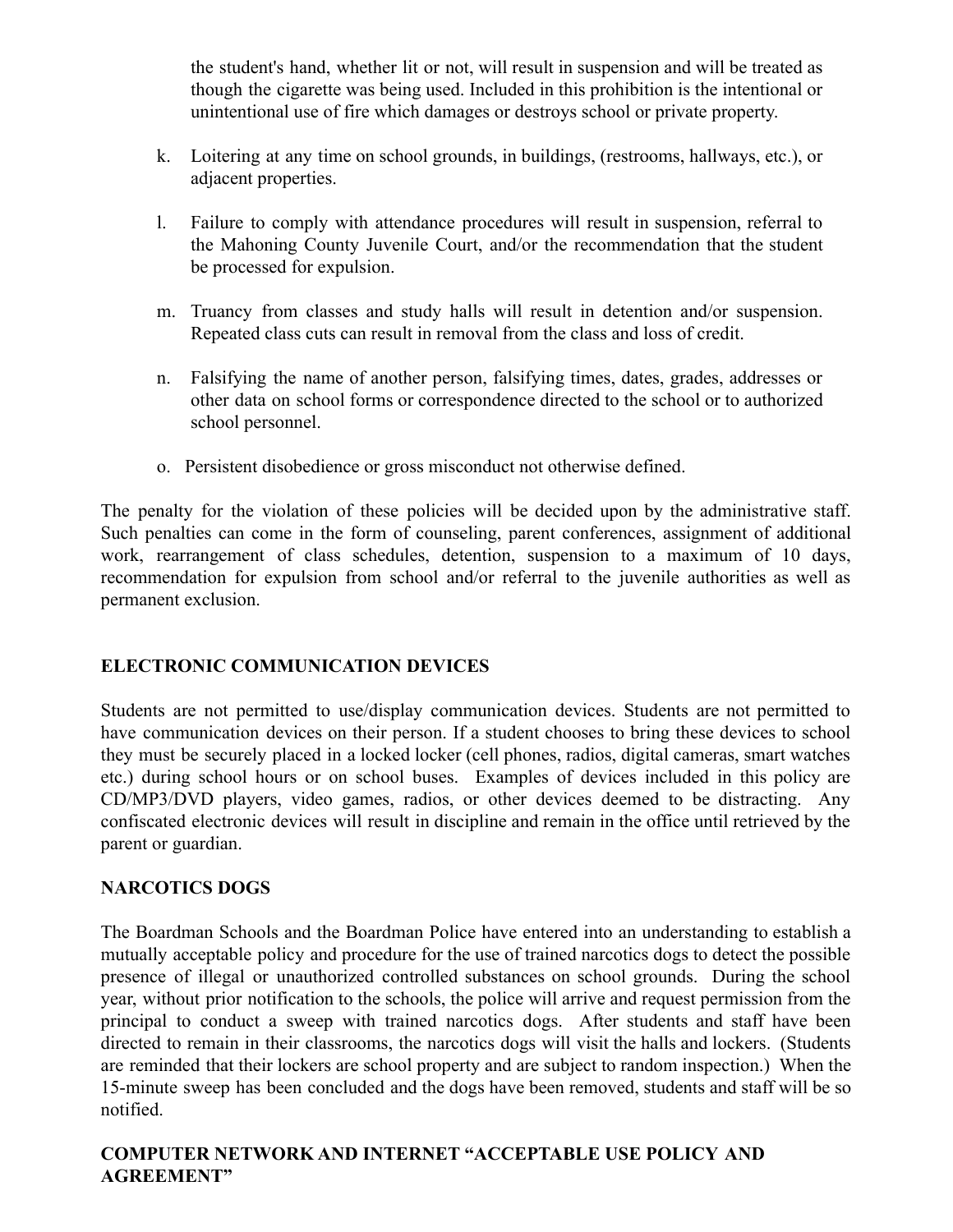In order for the school district to be able to continue to make its computer network and Internet access available, all students must take responsibility for appropriate and lawful use of this access. To this end, the Boardman Board of Education, in collaboration with the Mahoning County Educational Service Center and our Data Acquisition Site (ACCESS), has adopted an "Acceptable Use Policy."

Parents/Guardians and students seeking access to the computer network will receive a copy of this document for review. Signatures will be required prior to access being granted.

Boardman Glenwood Junior High is a one-to-one Chromebook school where all students and parents must sign the one-to-one contract before being granted access to Chromebooks.

# **GANGS POLICY**

Gangs which initiate, advocate, or promote activities which threaten the safety or well-being of persons or which are disruptive to the school environment will not be tolerated by the District. The Board believes gangs and gang activity create an atmosphere where violations of district policies and regulations, as well as State laws, may occur.

Incidents involving initiations, hazing, intimidation and/or related activities of such group affiliations which are likely to cause bodily danger, physical harm, or personal degradation or disgrace resulting in physical or mental harm to students are prohibited.

The Board directs the administration to prohibit any student from wearing, carrying, or displaying gang paraphernalia or exhibiting behavior or gestures which symbolize gang membership or causing and/or participating in activities which intimidate or affect the attendance of another student will be subject to disciplinary action.

Staff shall be provided with the necessary information that will enable them to identify symbols used by those involved in gang-related activities which include things such as hand signals, apparel, jewelry and/or any other pertinent gang related information.

# **PUBLIC DISPLAYS OF AFFECTION**

Public displays of affection (holding hands, kissing, etc.) are not permitted in school.

### **GUM CHEWING**

Boardman Glenwood Junior High does not permit the chewing of gum in school.

### **DETENTION, IN-SCHOOL REASSIGNMENT, SUSPENSION, EXPULSION, EXCLUSION**

Detention is designed as a penalty for many disciplinary infractions. Students will be assigned detention by an administrator and should report to 205 from 2:50 pm until 3:40 p.m. Failure to report to assigned detentions may result in in-school reassignment or suspension.

If a student has committed a serious infraction, or when a student has continually failed to cooperate, an in-school reassignment/suspension from school from one to ten days may result.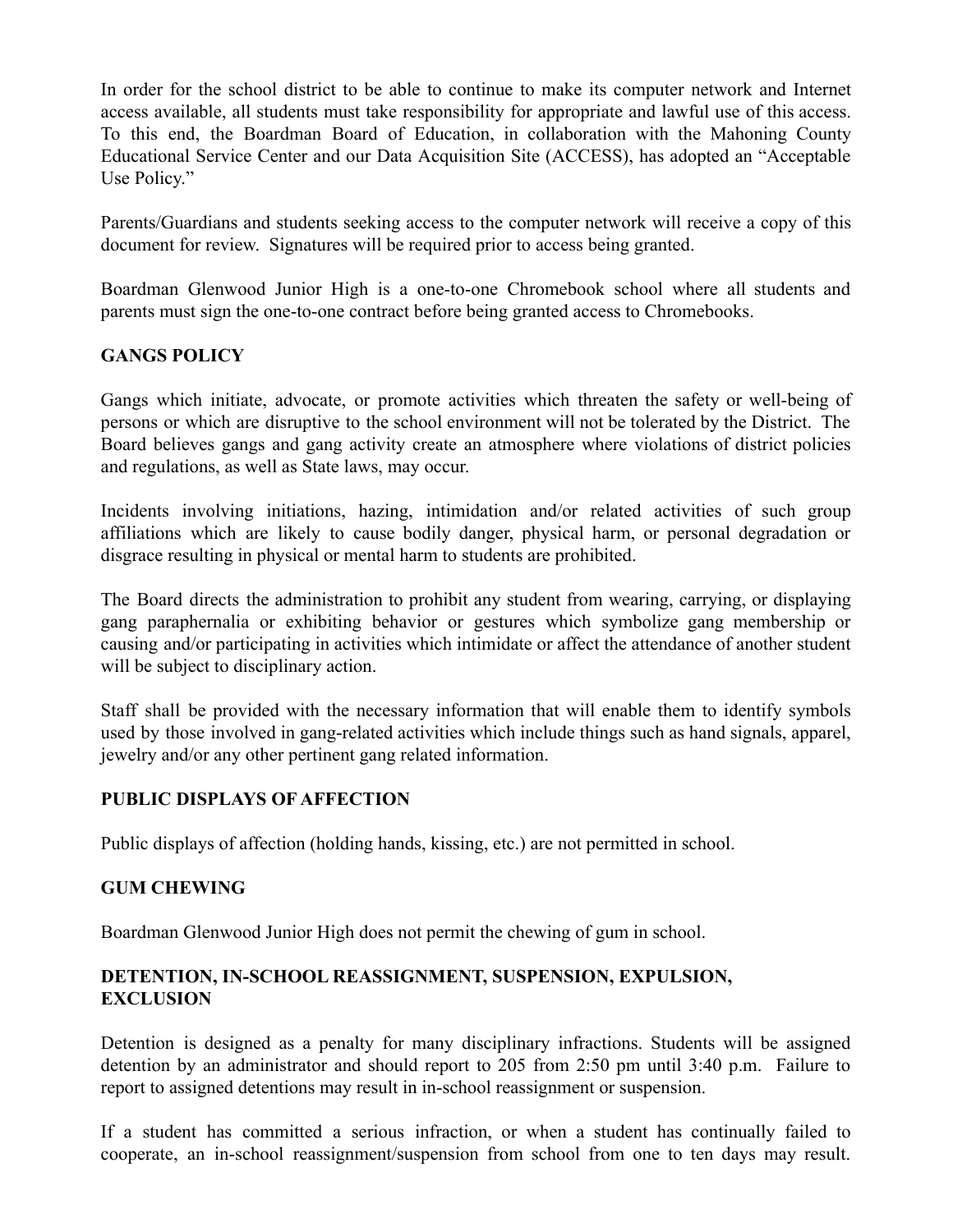Students will be given a written notice of the intention to suspend and will be granted an informal hearing.

A student may be expelled for severe misconduct or repeated misconduct that has not been improved after assigning detentions and/or suspensions.

Repeat referrals to the office for disciplinary reasons, such as disrespect toward a staff member, fighting in school, or other serious violations of the student code of conduct, may result in the exclusion of that student from any and all extracurricular activities. These activities include, but are not limited to, attendance at school-sponsored dances, parties, sporting events, field trips, and special school events.

### **DRESS CODE**

The following dress code was approved by the Boardman Board of Education. Although a student's dress is the responsibility of the parent, this will serve as a guide to what the school considers appropriate.

It is the purpose of this code to ensure that the educational process may occur without interruption and the junior high school student is taught the hygienic skills and basic appearance necessary to be a productive member of society. Freedom of expression is one of the basic civil liberties of the American way of life. With this liberty comes the responsibility of good citizenship manifested through decorum, modesty, common sense, and decency which enhance the process of education. The mission of the school includes the fostering and development of social skills, respect for all people, the development of school pride and spirit, and understanding/respecting diverse viewpoints, all with the goal of providing a safe, friendly, and productive learning environment for all students. With this in mind, the following guidelines are presented to ensure the optimal learning environment for all students.

- 1. All clothing will be clean, in good repair, not oversized or undersized, and worn as it was designed. Mesh or see through clothing is not permitted.
- 2. All tops must be long enough to overlap with your pants or skirt. All tops must cover shoulders & backs. Sleeveless shirts and/or tank tops are not permitted.
- 3. Clothing that advertises activities related to alcohol, drug, or tobacco use is prohibited. Likewise, any clothing that displays obscenities, weapons, double meanings, promiscuous or sexual messages/pictures are also prohibited. Clothing also must not contain racial slurs, ethnic epithets, gang affiliations, hate group, terrorist or violent messages.
- 4. Clothing that promotes or displays the names of local or competitive high schools (other than those directly connected to the Boardman Local Schools) are not permitted.
- 5. Hats, bandanas, skull caps, headbands, sunglasses, and other head coverings are not to be worn or carried during school hours.
- 6. Pants must be worn at the waist and in good repair with minimal worn areas. Ladies are permitted to wear pants that extend below the knee to mid shin (capris). Sleepwear, sweatpants, leggings/yoga pants are not permitted. Excessive holes in jeans that show excessive amounts of skin or undergarments are not permitted.
- 7. Shorts (except for the first 3 weeks and last 3 weeks of school with a zipper/button), short dresses, and short skirts are not permitted. Shorts, dresses, and skirts must extend beyond fingertips.
- 8. All hair must be clean, well groomed, and worn in a style so as to not obscure one's identity. Extreme hair color or style is not permitted. Facial hair must be neatly trimmed and must not be of extreme color or style.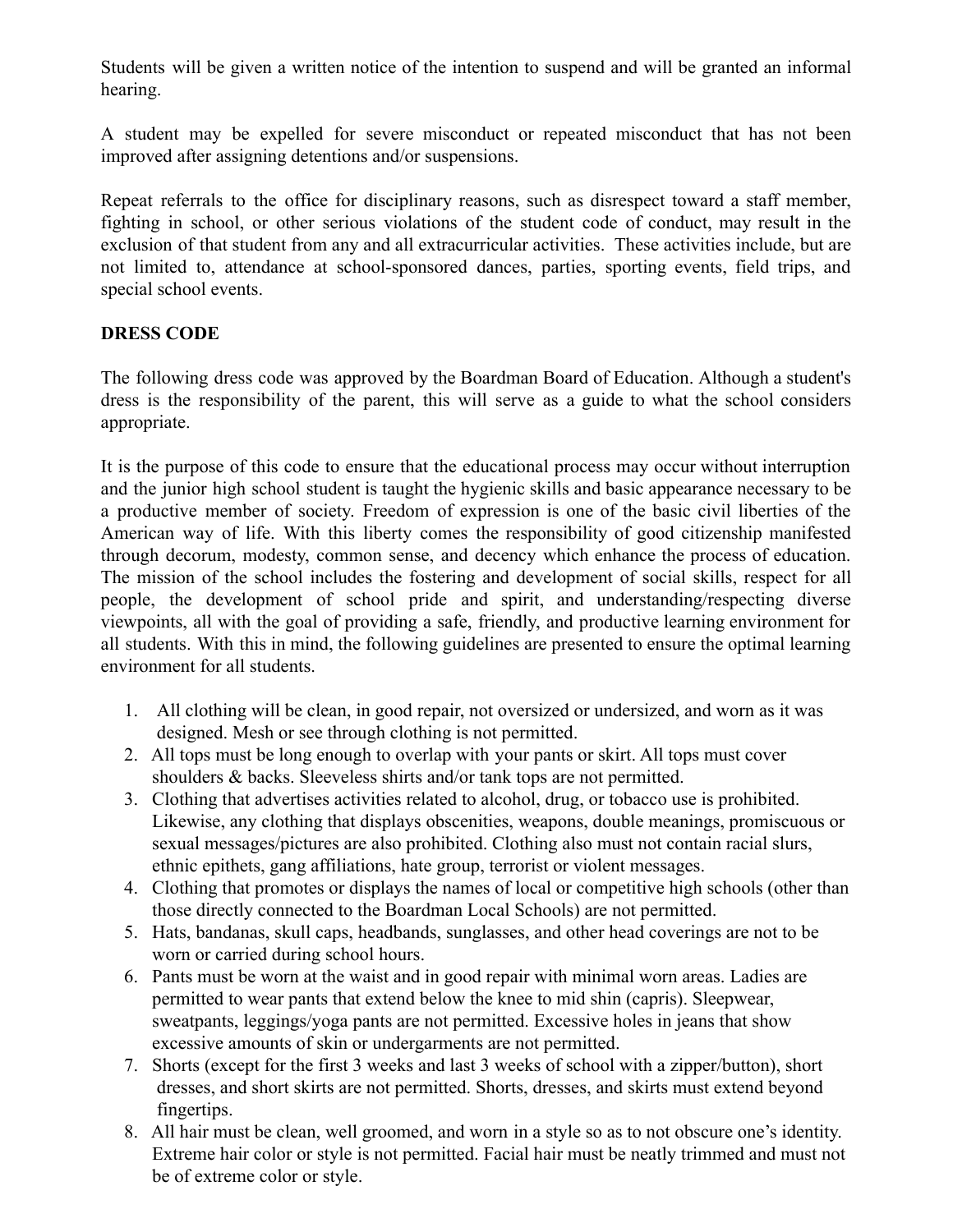- 9. Safe shoes or sandals with backs must be worn. Slippers, flip flops and slides are not permitted.
- 10. Jewelry, accessories, or objects that may cause harm to self or others may not be worn. Examples include but are not limited to: chains, ropes, spiked jewelry, or any other heavy or sharp object.
- 11. Body piercings in or around the facial area are not permitted. Permanent or temporary tattoos are not permitted.
- 12. Heavy jackets and other oversized outdoor clothing are not to be worn during school hours. Because of varying classroom temperatures, it is highly recommended a sweater, sweatshirt, or light jacket be available in a locker to compensate for uncomfortable conditions.
- 13. Students need to be aware that school organizations and departments have the right to make reasonable demands beyond those of the minimum guidelines.

Any student whose appearance is distracting or disruptive to the optimal learning environment will be considered in violation of this code. The administration will serve as the final authority on all matters related to dress and grooming. These are the minimum guidelines for acceptable wear at Boardman Glenwood Junior High School. When a student is in dress code violation and unable to correct the violation, the student will be placed in ISR and not permitted in the school population while in dress code violation. (If a medical condition conflicts with any of these requirements, a signed doctor's excuse including a time frame is required to be on file describing the condition and the area it affects.) The administration may approve certain days for spirit or fundraising purposes in which parts of the dress code may be waived (Spirit Week, Hat Day, Shorts Day, etc.).

### **EMERGENCY DISASTER PLAN**

Emergency disaster drills are required by Ohio Law. When an emergency disaster (tornado, nuclear, etc.) is imminent, a warning over the P.A. or an intermittent ringing of the school bells will be sounded. When a warning is given, all students and teachers are to proceed to a safer area, stand quietly and wait for further instructions. Safer areas are inside halls away from possible flying glass. Maintain a one-meter pathway down the center of the hall. The all clear will be given over the P.A. or two short rings on the school bells. A disaster plan map of the school will be posted in each room.

Fire and tornado drills are required by Ohio Law so that you will be familiar with procedures in time of emergency. Your teachers will instruct you as to the proper exit and where to go. Important things for each pupil to remember are:

- 1. Keep calm.
- 2. Follow instructions.
- 3. Do not talk.
- 4. Do not push, run or shove.
- 5. Stay with your class and stay in line.
- 6. Walk at a moderately fast pace.
- 7. Do not block fire hydrants or fire lanes.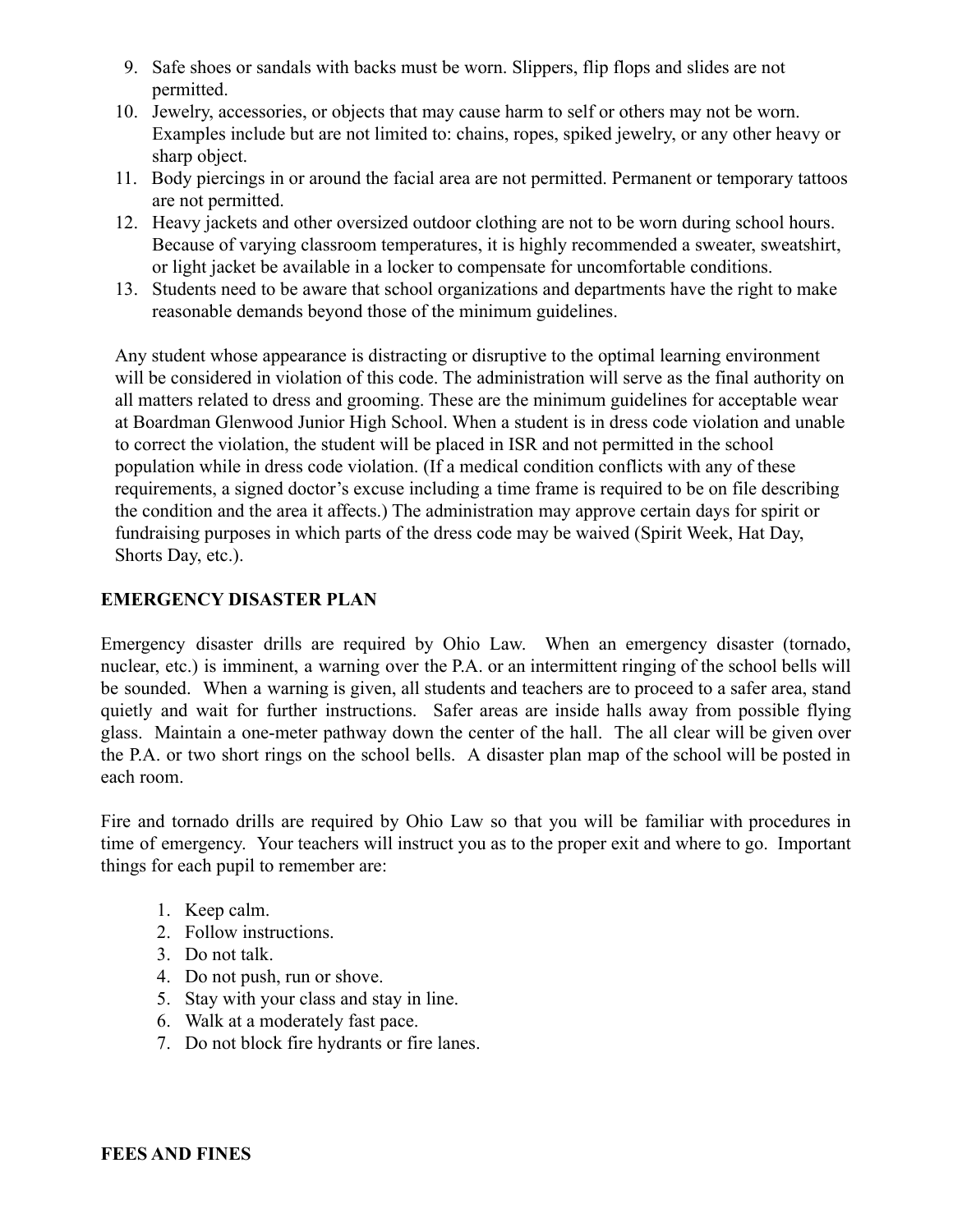The Boardman Board of Education furnishes textbooks to each pupil for each subject when applicable, but the student must pay for expendable items. Each pupil must furnish his own notebook, paper, pencil, and ballpoint pen.

Each student will have a \$26.00 fee to cover the cost of school materials. Some teachers may require current events papers or magazines beyond the normal fee, and this will also be the responsibility of the student.

The library will charge a nominal fine for overdue or lost books.

Pupils are financially responsible for excessive damages to or loss of school-owned textbooks.

Each student on an athletic team, including cheerleading, must pay a \$25.00 athletic fee for each sport.

- Individual Cap \$50
- Family Cap \$200

Music fees for Band and Orchestra Rentals are \$47.00 per year.

# **IMMUNIZATION**

No pupil shall be permitted to remain in school for more than fourteen days unless he presents written evidence that he has been immunized pursuant to section 3701.13 of the Ohio Revised Code.

### **STUDENT GRIEVANCE PROCEDURE**

The Boardman Board of Education has adopted a policy against hazing and harassment as well as a policy on nondiscrimination on the basis of race, color, national origin, sex, and disability in educational and activity opportunities for students.

Any Boardman student eligible by law to attend Boardman Schools who believes he/she has a grievance in violation of these policies is advised of the following procedures in seeking redress:

- 1. A student who feels that he/she has a grievance because of discrimination, hazing or harassment may discuss it with his/her teacher or counselor to determine if the issue can be settled informally. If the grievant determines that said discussion does not produce a satisfactory resolution to the grievance, the grievance may be processed to step 2 of the grievance procedure provided that it is filed within twenty (20) days after the grievant knew or should have known of the event giving rise to the grievance.
- 2. The student may present the grievance in writing to the building principal or designee who shall arrange for a meeting to take place within (5) days after receipt of the grievance. The principal or designee must provide the student with a written answer to the grievance within five (5) days after the conclusion of the meeting.
- 3. If the grievance is not resolved at step 2, or if the time limits are not met, the student may process the grievance to the Director of Instruction within five (5) days after the receipt of the step 2 answer or within eight (8) days after the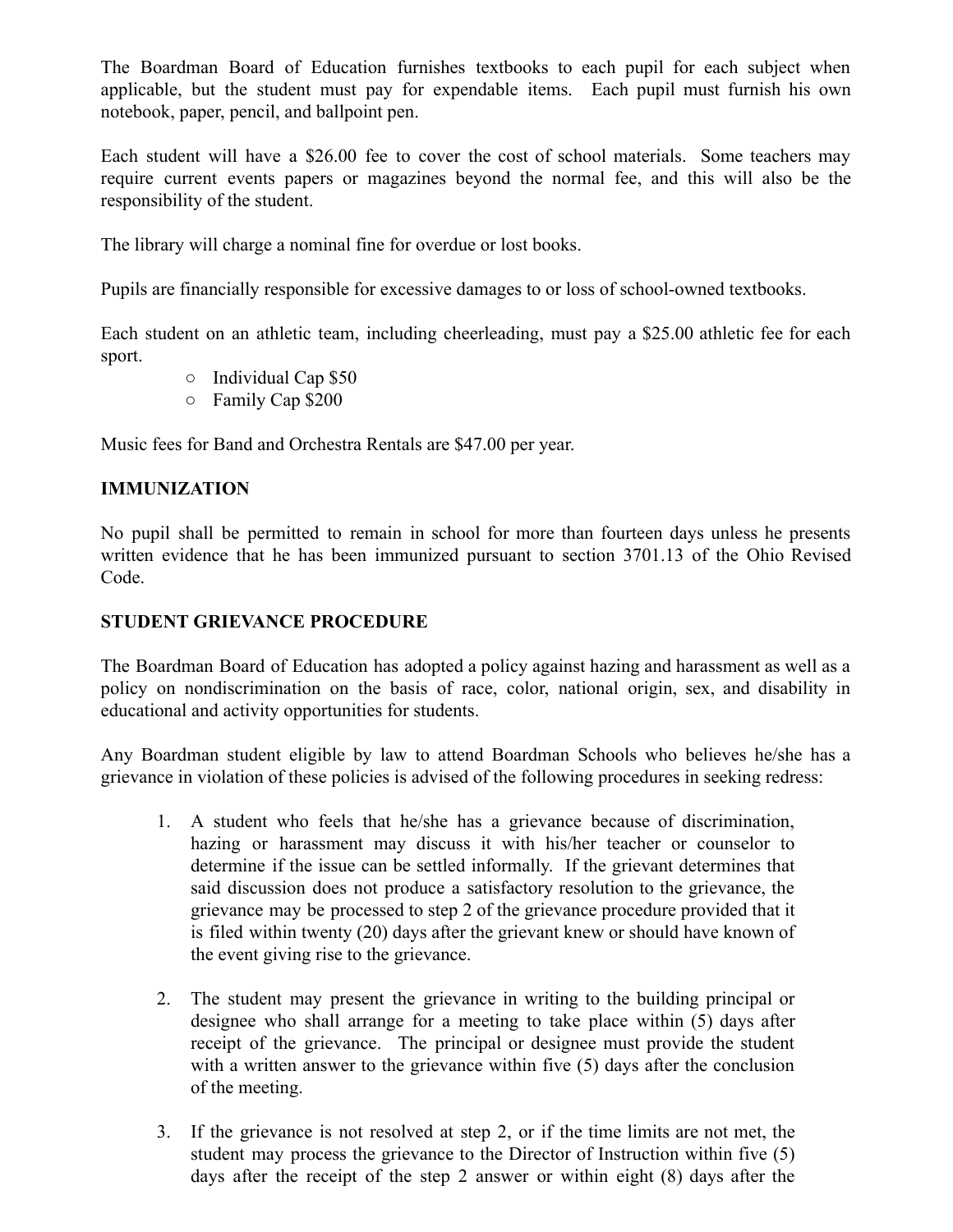meeting in step 2, whichever is later. A meeting with the aggrieved student must take place within five (5) days of receipt of the appeal. Each party shall have the right to have present at such meeting such witnesses as it deems necessary to develop facts pertinent to the grievance. Upon conclusion of the hearing, the hearing officer shall have five (5) days in which to provide a written decision to the student.

- 4. If the grievance is not resolved at step 3, or if the time limits are not met, the student may process the grievance to the Superintendent within five (5) days after the receipt of the step 3 answer or within eight (8) days after the meeting in step 3, whichever is later. The Superintendent shall arrange for a meeting with the student to take place within five (5) days of receipt of the appeal. Each party shall have the right to have present at such meeting such witnesses as it deems necessary to develop facts pertinent to the grievance. Upon conclusion of the hearing the Superintendent shall have five (5) days in which to provide a written decision to the student. The Superintendent's decision shall be final.
- 5. All time limits or days as used in this grievance procedure shall be interpreted to mean days school is in session. Except when a grievance is submitted on or after June 1, time limits shall consist of all weekdays so that the matter may be resolved as quickly as possible.

Mr. Tim Saxton Superintendent of Schools (330) 726-3404

### **SCHOOL RECORDS**

Every parent has the legal right to inspect permanent school records kept in reference to his/her own child and challenge any contents which he/she deems to be inaccurate, misleading or inappropriate. Any teacher, counselor or administrator is authorized to share your child's records with the parent(s) /student(s) and answer any questions. School records will not be released to other agencies or individuals without the written consent of the parent. A personal copy may also be requested, if desired.

Each child's permanent school record contains personal identification (birth date, address, parents' names, previous schools, etc.), a summary of past academic progress, past school attendance record, health information, and testing results. Most of this information either came from the parent or was shared with the parent on report cards and other special bulletins.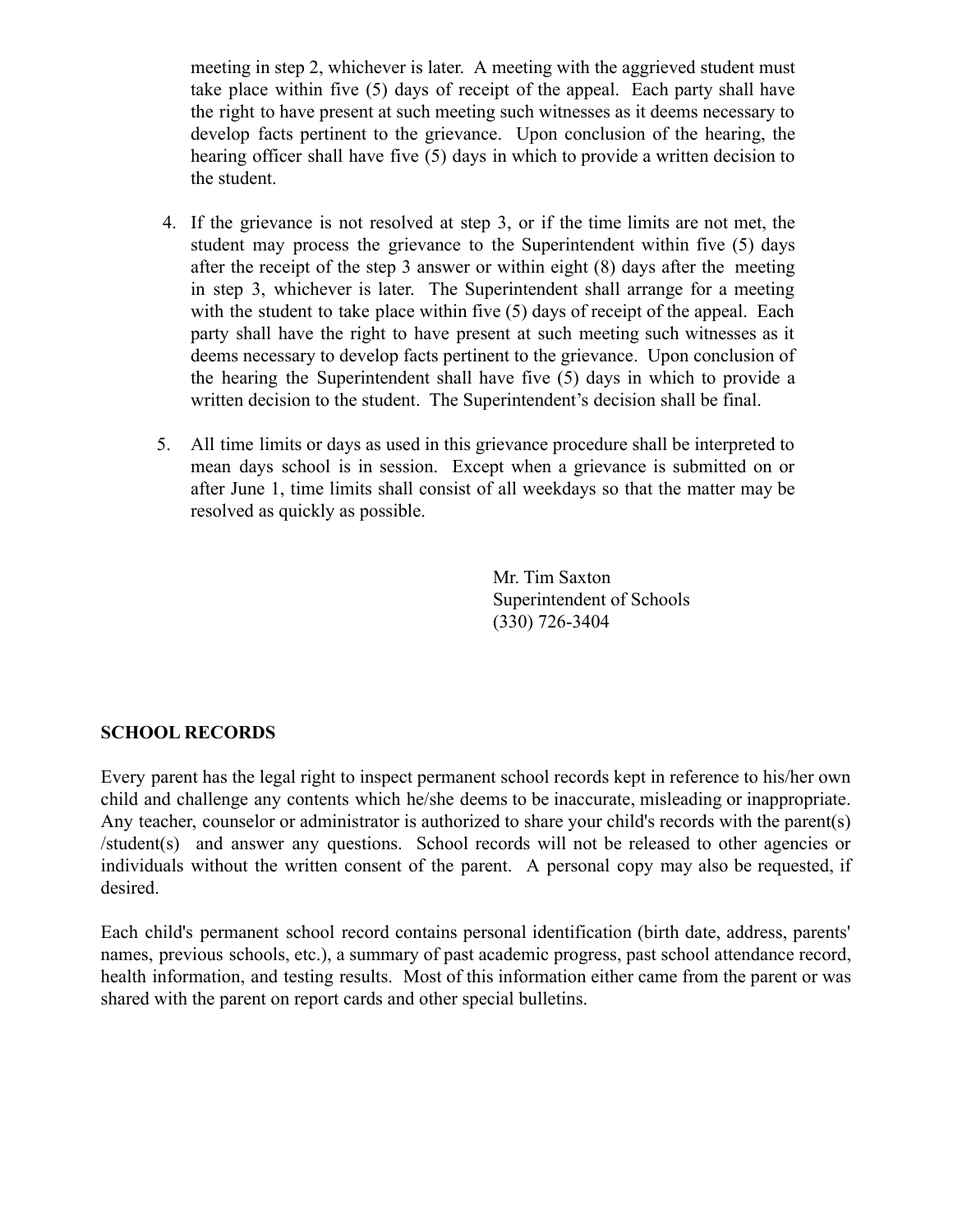### **STUDENT LEADERSHIP CONSTITUTION**

### **Article I - Purpose and Objectives**

### Section 1

To promote all matters pertaining to the spirit, ideals, and practice of good citizenship in our middle school.

### Section 2

To provide cooperation of the students and faculty in all extra-curricular activities.

### Section 3

To give the students the opportunity to help plan and carry out social and educational programs for the benefit of all students.

### Section 4

To improve student-faculty relationships

### **Article II - Membership**

### Section 1

Students will apply to be in Student Leadership by completing an application, asking three teachers for recommendations, and being voted upon by their peers.

Section 2

A member may be removed for the following reasons:

- (a) Conduct unbecoming a student leadership member
- (b) Failure to fulfill leadership obligations and
- (c) Unexcused absences from three announced meetings

### **Article III - Officers and Their Election**

Section 1:

These officers will be elected in the following manner: A member must inform the advisor that they want to run for a specific position. Then students will campaign and give a speech in front of the student body on why they should be elected to that position. The student body will vote on the corresponding candidates for that position and the candidate with the most votes will be elected to that position.

### **Article IV - Duties of Officers**

Section 1

All officers must help plan, attend, and actively participate in all meetings and events.

Section 2

The specific duties of the President include: helping assign roles for members during events, promoting events, and helping set up and tear down events.